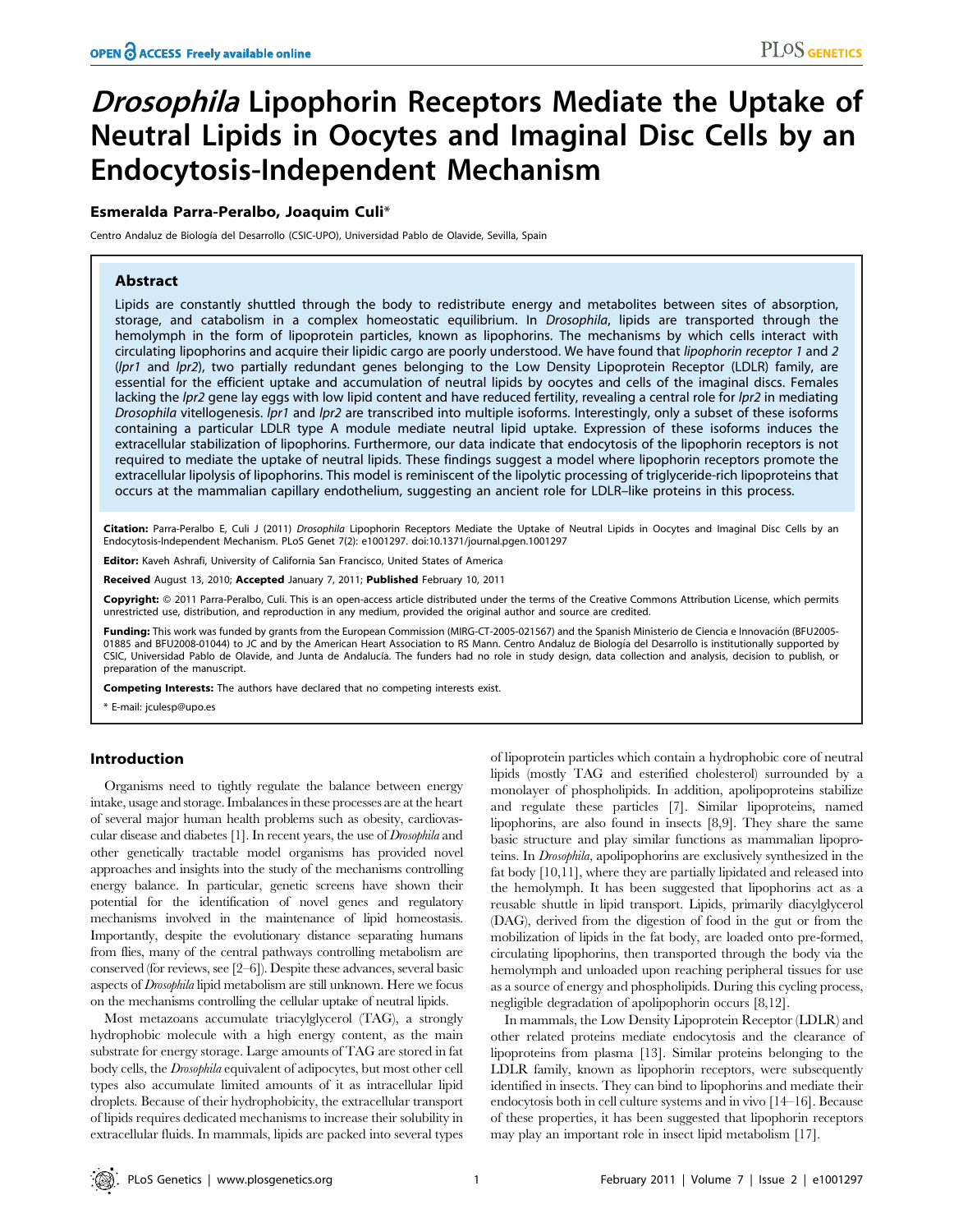#### Author Summary

Understanding the complex mechanisms that regulate the storage of caloric surpluses in the form of fat is critical in view of the public health problems caused by the continuous rise of obesity and diabetes. Important advances in the field have been obtained from studies using simple animal models like worms or flies. Here we focus on the molecular mechanisms involved in how cells capture neutral lipids from the extracellular milieu, using the fruit fly Drosophila melanogaster as a model organism. Lipids are transported through the blood or the insect hemolymph as small particles known as lipoproteins. We show that two Drosophila proteins related to the mammalian Low Density Lipoprotein Receptor, Lipophorin Receptor 1 and 2, are essential for the cellular acquisition of neutral lipids from extracellular lipoproteins. We have found that the endocytic uptake of the lipoprotein particles was not required for this process. Instead, we propose that lipophorin receptors favor the extracellular hydrolysis of lipids contained in lipoproteins, followed by uptake of the released free fatty acids. This process is similar to the extracellular processing of lipoproteins that takes place in the capillaries of mammals, suggesting an ancient role for LDLR–related proteins in the extracellular processing of lipoproteins.

Here, we examine the function of Drosophila lipophorin receptors in the uptake of neutral lipids. We show that this organism has two lipophorin receptor genes, the lipophorin receptor 1 (lpr1) and lpr2, which are translated into multiple, functionally diverse isoforms.  $lpr1$  and  $lpr2$  are required for neutral lipid uptake in imaginal disc cells and oocytes. Our results suggest a model where  $lpr1$  and  $lpr2$ promote the extracellular hydrolysis of neutral lipids contained in lipoprotein particles.

## Results

# Genomic organization and alternative splicing of Drosophila lipophorin receptor genes

A defining characteristic of the LDLR family of transmembrane receptors is the presence of an ectodomain containing specific combinations of three types of protein modules: LDL receptor type A modules (LA), also called complement-type repeats, EGF modules and YWTD  $\beta$ -propellers [18]. This structural definition was used to identify LDLR family members in the Drosophila genome. Of the seven genes identified (Figure S1), two are arranged in tandem and show a high degree of homology to insect lipophorin receptors. On this basis, we named then lipophorin receptor 1 (lpr1) and lpr2 (Figure 1A). The analysis of cDNA clones generated during large scale transcriptomic studies [19] suggested the existance of multiple isoforms for each gene. To further characterize the range of isoforms derived from lpr1 and lpr2, we obtained additional cDNAs from whole adult fly RNA, as well as from RNA purified from specific tissues. These cDNAs were genotyped by PCR and sequenced, leading to the identification of a total of 6 isoforms for  $lpr1$  and 5 for  $lpr2$  (Figure 1B). The different isoforms result from alternative splicing and from the use of two alternative promoters for each gene, that we named proximal and distal promoters, referring to their chromosomal position with respect to the centromere. The number and organization of exons are remarkably similar between the two genes, with lrp1 and lpr2 exons in equivalent positions coding for equivalent protein domains. Isoforms differ in three main characteristics: (1) the number and identity of LA modules; (2)

the presence of an extended putative O-glycosylation region rich in serine and threonine next to the transmembrane domain and (3) the presence of an N-terminal domain with no homology to other proteins (non-conserved N-terminal domain, NCN) (Figure 1B). It is noteworthy that isoforms transcribed from the distal promoters are predicted, using PrediSi software [20], to have unusually long putative signal peptides: 68 and 88 amino acids for  $lpr1$  and  $lpr2$ , respectively. Isoforms transcribed from the proximal promoters are predicted to have more typical signal peptides of 20  $(lpr1)$  and 24 (lpr2) amino acids.

## lpr1 and lpr2 are required for the accumulation of lipid droplets in oocytes and imaginal disc cells

To examine the role of the lipophorin receptors in lipid metabolism, we first generated three small deletions in the *lpr1-lpr2* genomic region (Figure 1A).  $Df(3R)lpr1$  completely deletes  $lpr1$ ;  $Df(3R)$ lpr2 deletes exons 1 to 8 of lpr2, including the promoters and translation initiation codons, while  $Df(3R)lpr1/2$  affects both genes. The breakpoints for each deficiency were confirmed by PCR analysis. Even though several  $lpr2$  exons are still present in Df(3R)lpr2 and Df(3R)lpr1/2 chromosomes, we did not detect Lpr2 protein expression in either deficiency using an antibody which recognizes Lpr2 intracellular domain, which is common to all Lpr2 isoforms (Figure S2C–S2F and not shown). This data strongly suggests that  $Df(3R)lpr2$  is a null allele for  $lpr2$  and  $Df(3R)$ lpr1/2 is a null allele for both lpr1 and lpr2. Flies with mutations in individual lipophorin receptor genes as well as the double mutant Df(3R)lpr1/2 were homozygous viable and displayed fertility phenotypes:  $Df(3R)$ lpr1 females laid eggs which hatched at rates similar to wild-type females (85.5% hatching rate for Df(3R)lpr1 compared to 87.5% for the wild-type stock Oregon R,  $n = 200$ ). Df(3R)lpr2 females laid eggs but most of them failed to hatch (0.5% hatching rate; n = 200). Df(3R)lpr1/2 females were completely sterile, where the few eggs laid by young flies failed to hatch. These results indicate that  $lpr2$ , and to a lesser extent  $lpr1$ , are required for normal oogenesis. The Drosophila ovarian follicle is composed of a 16-cell germ-line cyst with one oocyte and 15 nurse cells, which is surrounded by somatic follicle cells. During vitellogenesis, the oocyte and nurse cells increase in volume and accumulate large amounts of yolk proteins and neutral lipids (Figure 2F–2I) that are captured from the surrounding hemolymph [21]. The Yolkless (Yl) receptor mediates the endocytic uptake of yolk proteins [22,23]. However, no receptor involved in lipid uptake has been reported. To analyze whether  $lpr1$  or  $lpr2$ mediate lipid uptake during vitellogenesis, we first examined the lipid content of ovaries from wild-type and  $Df(3R)$ lpr2 females with the lipophilic nile red dye. Accumulation of neutral lipids was first visible in stage 9 wild-type egg chambers and reached a maximum by the end of vitellogenesis at stage 11 (Figure 2F–2I). A marked decrease in lipid droplets was observed in  $Df(3R)lpr2$  egg chambers (Figure 2J, compare to Figure 2G. Figure S3A) or when this deficiency was combined with the double mutant  $Df(3R)lpr1/2$ (not shown). Most of the embryos originating from  $Df(3R)lpr2$ mutant oocytes could not complete embryogenesis and died at various stages of development, showing generalized apoptosis and pleiotropic phenotypes such as muscle detachment and nervous system malformations (not shown). A small number of  $Df(3R)lpr2$ egg chambers exhibited higher lipid levels (Figure S3A). It seems likely that the few embryos that successfully hatched from  $Df(3R)$ lpr2 females (0.5%) were derived from these egg chambers.

We used a Lpr2-specific antibody to examine the distribution of Lpr2 in wild-type egg chambers, detecting Lpr2 protein at the membranes of nurse cells and oocytes in vitellogenic egg chambers (Figure 2C–2E). This expression was low at the beginning of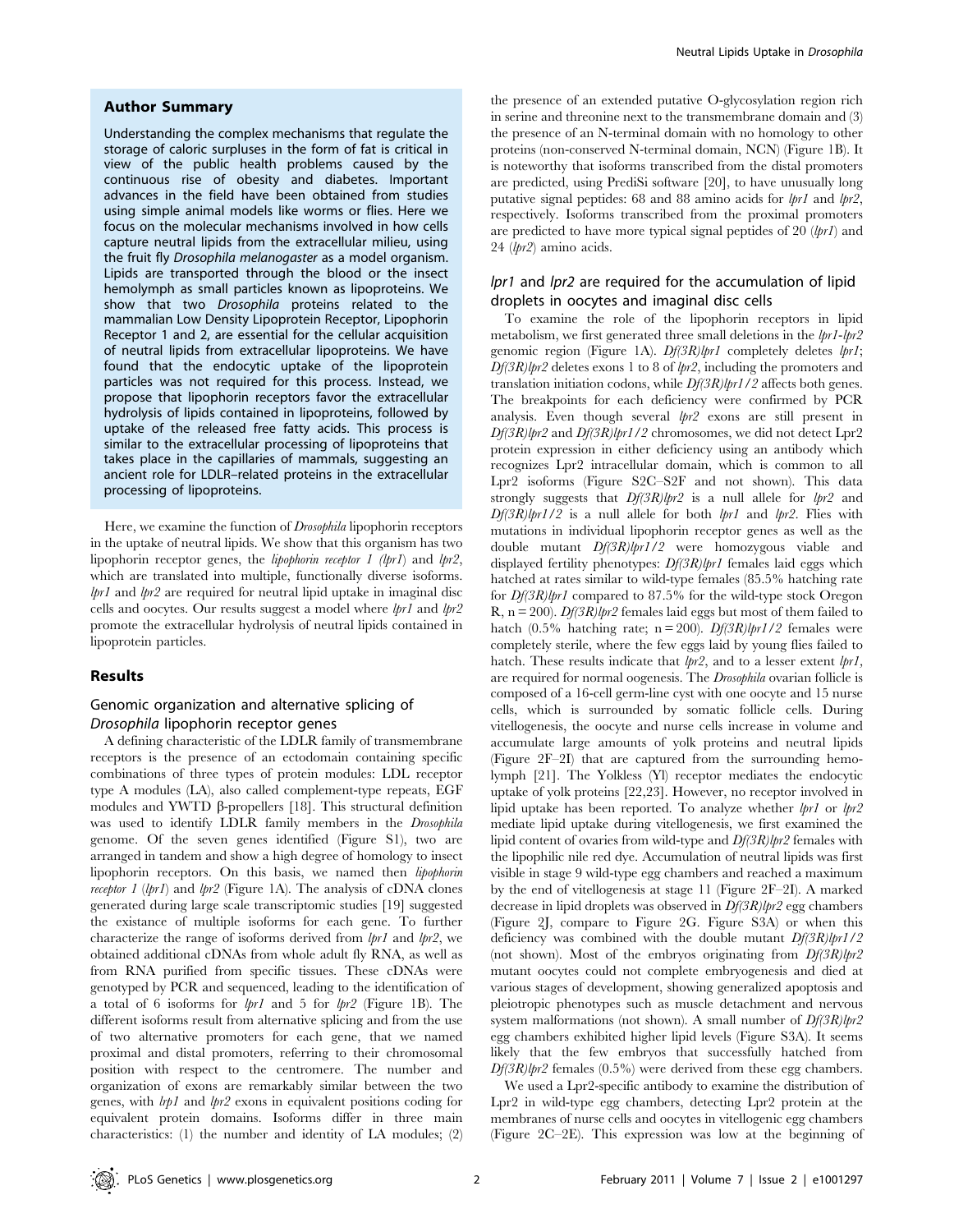





Figure 1. Genomic organization of lpr1 and lpr2 genes. (A) lpr1 and lpr2 are transcribed as multiple isoforms. Each gene has two promoters, a distal promoter (DP) and a proximal promoter (PP). Only one isoform transcribed from each promoter is displayed in the figure. The complete list of isoforms is detailed in panel B. Exons are labeled from 1 to 15. We generated three deficiencies Df(3R)lpr1, Df(3R)lpr2 and Df(3R)lpr1/2, which are indicated as grey rectangles. A natural roo transposon is present in the second Ipr2 intron. (B) Modular structure of Lpr1 and Lpr2 isoforms, showing the correspondence between protein domains and exons (blue box on top). The existence of all depicted isoforms is supported by the isolation of corresponding cDNAs. The UTR regions are marked in grey. doi:10.1371/journal.pgen.1001297.g001

vitellogenesis (stage 8, Figure 2C asterisk) and increased as the egg chamber matured, being maximal at stage 11 (Figure 2E). In situ hybridization detected a similar expression pattern for  $lpr2$ transcripts (Figure 2B). Together, these results demonstrate that Lpr2 is the major receptor involved in the uptake of neutral lipids by nurse cells and oocytes. In contrast, our results indicate that  $lpr1$  is not essential for this process since egg chambers from  $Df(3R)lpr1$ females had normal amounts of neutral lipids (Figure 2L, Figure S3A). However,  $lpr1$  appears to play some role in oogenesis since Df(3R)lpr1/2 females, which lack both receptors, exhibited stronger and qualitatively distinct phenotypes compared to Df(3R)lpr2 mutants. Ovaries from Df(3R)lpr1/2 females were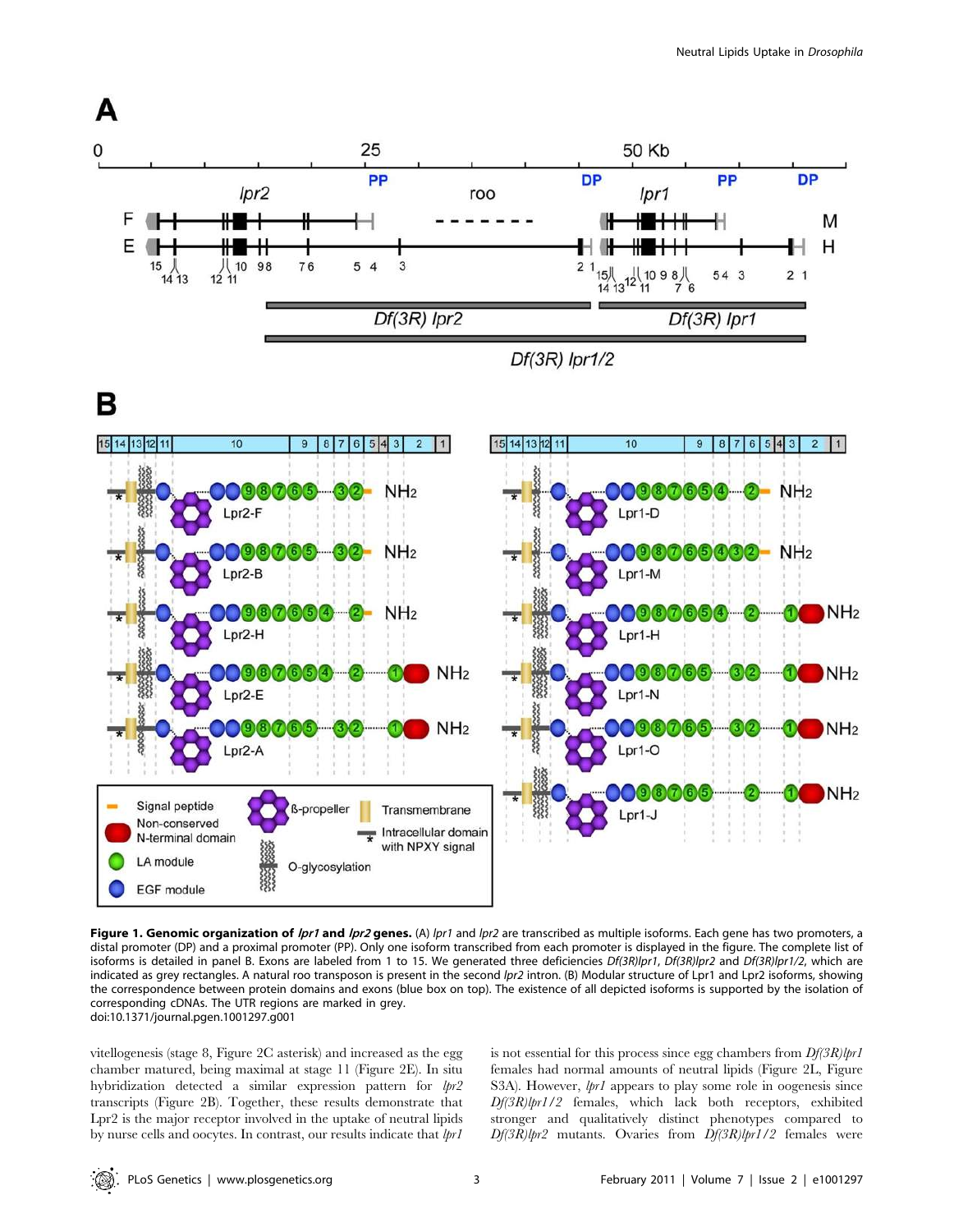

Figure 2. Lpr2 is required for the uptake of neutral lipids during *Drosophila* vitellogenesis.  $(A-B)$  /pr1  $(A)$  and /pr2  $(B)$  expression in wildtype ovarioles detected by in situ hybridization. Transcripts of both genes were first visible in the nurse cells (n) of stage 8 egg chambers (asterisk) and their levels increased thereafter. *lrp1* transcripts were also detected in the follicle cells of mature egg chambers (A, arrow in inset). (C–E) Immunostaining showing Lpr2 protein localization during oogenesis. Lpr2 is first detected at low levels in stage 8 egg chambers, coinciding with the start of vitellogenesis (asterisks in C). (D) Magnification of a stage 10 egg chamber showing expression at the nurse cells (n) and oocyte (o) membranes. Maximal expression was detected at stage 11 egg chambers (E and E', two focal planes). (F–M) Nile red staining of egg chambers (F–H and J–M) and one blastoderm stage embryos (I) to reveal lipid droplets (yellow, nile red dye fluorescence was captured in the green and red channels). (F–I) Wild-type (wt) genotype. Neutral lipids start to accumulate at vitellogenic stages and reach a maximum in blastoderm embryos. Note that near the end of vitellogenesis, nurse cells degenerate and dump their content into the oocyte. (F) stage 9 (asterisk), (G) stage 10 and (H) stage 11 egg chambers. (J-M) stage 10 egg chambers of the indicated genotypes. Accumulation of neutral lipids is reduced in Df(3R)lpr2 (J), Df(3R)lpr1/2 (K, egg chamber outlined) and Df(3R)lpr1/2 germ-line clones (M) and is normal in Df(3R)lpr1 egg chambers (L). The Df(3R)lpr1/2 egg chamber shown in (K) was dissected from young females in which a few egg chambers in each ovary escaped degeneration at mid oogenesis. (N, O) Egg chambers of wildtype (N) and Df(3R)lpr1/2 (O) ovaries stained with DAPI to reveal the nuclei. Several stage 10 egg chambers display nuclear fragmentation in  $Df(3R)$ lpr1/2 females (arrows in O). Scale bars: 100  $\mu$ m. (F-M) shown at the same magnification. doi:10.1371/journal.pgen.1001297.g002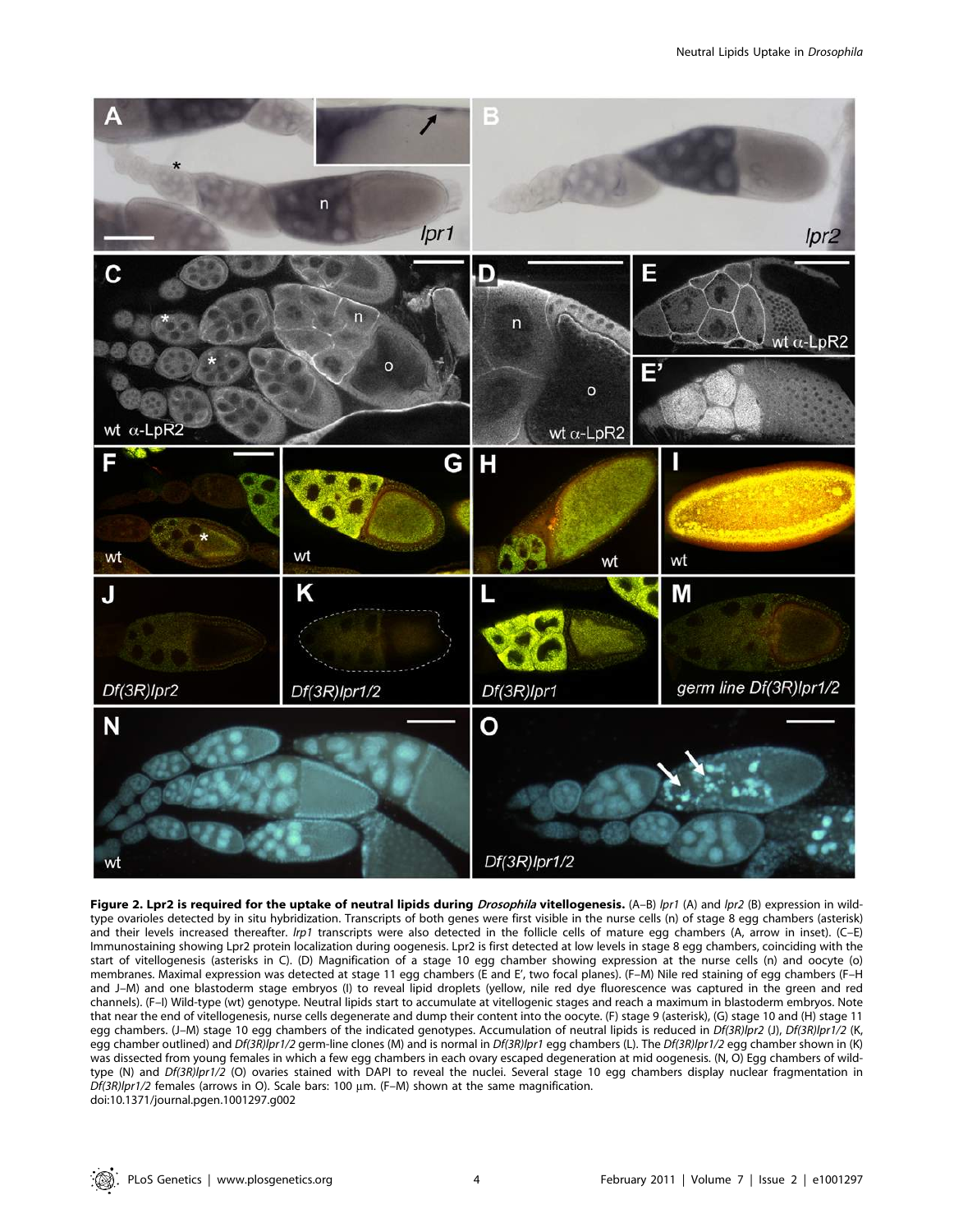severely reduced in size and contained abundant cellular debris. DAPI staining revealed condensation and fragmentation of the nurse cell nuclei at stages 9–10, indicating cell degeneration (Figure 2O, compare to Figure 2N. Figure S3B), a phenotype not observed in  $Df(3R)lpr2$  females, explaining the egg laying phenotype described for these mutants earlier. Starvation and other adverse stimuli are known to activate an oogenesis checkpoint that results in the apoptosis of egg chambers at midoogenesis [24]. Thus, the degeneration of  $Df(3R)lpr1/2$  ovaries probably results from activation of this checkpoint. As expected, the few non-degenerating stage 10 egg chambers that can be found in young Df(3R)lpr1/2 females had extremely low lipid content (Figure 2K). These results indicate that  $lpr1$  has a partially redundant function during oogenesis, which was only revealed in the absence of lpr2. Accordingly, we detected lpr1 expression in nurse cells and follicle cells by in situ hybridization and RT-PCR (Figure 2A, Figure 5G) but not by antibody staining (not shown), suggesting that Lrp1 protein levels might be low. Oogenesis is a complex process regulated by hormonal signals that relay information about the nutritional status of the female and other stimuli [25]. Thus, it is conceivable that mutations in  $lpr1$  and  $lpr2$ could affect oogenesis, at least in part, by altering the hormonal or nutritional status of the female. To address this point, we eliminated *lpr1* and *lpr2* exclusively in the oocyte and nurse cells by generating Df(3R)lpr1/2 germ-line clones. The resulting females were sterile but laid abundant non-viable eggs, the egg chambers had low lipid content (Figure 2M) and no signs of degeneration were observed at mid oogenesis (not shown). Taken together, these experiments indicated that  $lpr2$  and to a minor extent  $lpr1$ , are autonomously required in the oocyte and nurse cells to mediate lipid uptake during vitellogenesis. In addition, they suggest that somatic expression of the lipophorin receptors contributes to the regulation of the mid-oogenesis checkpoint.

To examine whether lpr1 or lpr2 are involved in lipid uptake in other tissues, we analyzed larval imaginal discs, an epithelial tissue known to accumulate abundant intracellular lipid droplets [26]. Wild-type wing imaginal discs displayed strong neutral lipid accumulation in the wing pouch region (Figure 3A). In contrast,  $Df(3R)$ lpr1/2 wing imaginal discs exhibited severely reduced levels of intracellular lipids droplets (Figure 3B), suggesting that lipophorin receptors might mediate neutral lipids uptake in imaginal disc cells in a similar way to the oocyte. Significantly, animals with single mutations in  $lpr1$  or  $lpr2$  did not exhibit this strong phenotype:  $Df(3R)lpr1$  discs were undistinguishable from wild-type discs (Figure 3C) while  $Df(3R)$ lpr2 discs showed a mild reduction in lipid droplet content (Figure 3D), indicating that the functions of lpr1 and lpr2 are mostly redundant in this tissue. Consistent with a redundant function, we detected transcripts of both  $lpr1$  and  $lpr2$  in the wing pouch region by in situ hybridization (Figure 3E, 3F and [27]). High levels of Lpr2 protein were also detected in the wing pouch by immunostaining, with two stripes of lower expression along the antero-posterior and dorso-ventral compartment borders (Figure 3G, 3H).

To examine whether Drosophila lipophorin receptors had an impact on total lipid content, we measured total TAG content in Df(3R)lpr1, Df(3R)lpr2 and Df(3R)lpr1/2 male flies under a normal diet as well as under starvation conditions. No differences were observed between the three genotypes and the wild-type control (Figure S4A–S4F and Text S1). The fat body stores most of the fly's TAG reserves and in agreement with our previous results, we did not observe differences in the number or size of lipid droplets in the fat body of  $Df(3R)lpr1/2$  and control animals (Figure S4G– S4J), suggesting that TAG storage in the fat body is independent of the lipophorin receptors. Finally, since impaired neutral lipid



Figure 3. lpr1 and lpr2 are required for the uptake of neutral lipids by wing imaginal disc cells. (A–D) Wild-type (A), Df(3R) lpr1/2 (B), Df(3R)lpr1 (C) and Df(3R)lpr2 (D) wing imaginal discs stained with nile red to reveal lipid droplets (yellow). In  $lpr1$ ,  $lpr2^-$  double mutant there is a sharp decrease in lipid accumulation (B) whereas  $lpr2^-$  discs display a mild reduction (D). (E, F) in situ hybridization to detect lpr2 (E) and *lpr1* (F) mRNA expression in wild-type wing imaginal discs. Both genes are mainly expressed in the wing pouch area. Insets show a Df(3R)lpr1/2 disc (E) and a Df(3R)lpr1 disc (F) as negative controls. (G–H) Immunostaining with  $\alpha$ -Lpr2 antibody detected expression in the wing pouch area of wild-type imaginal discs with minimal expression near the antero-posterior (arrow) and dorso-ventral compartment boundaries. (H) Magnification of the disc shown in (G). Lpr2 accumulates at baso-lateral membranes. Scale bars: 100  $\mu$ m (A, G) and 25  $\mu$ m (H). (A-F) shown at the same magnification.

doi:10.1371/journal.pgen.1001297.g003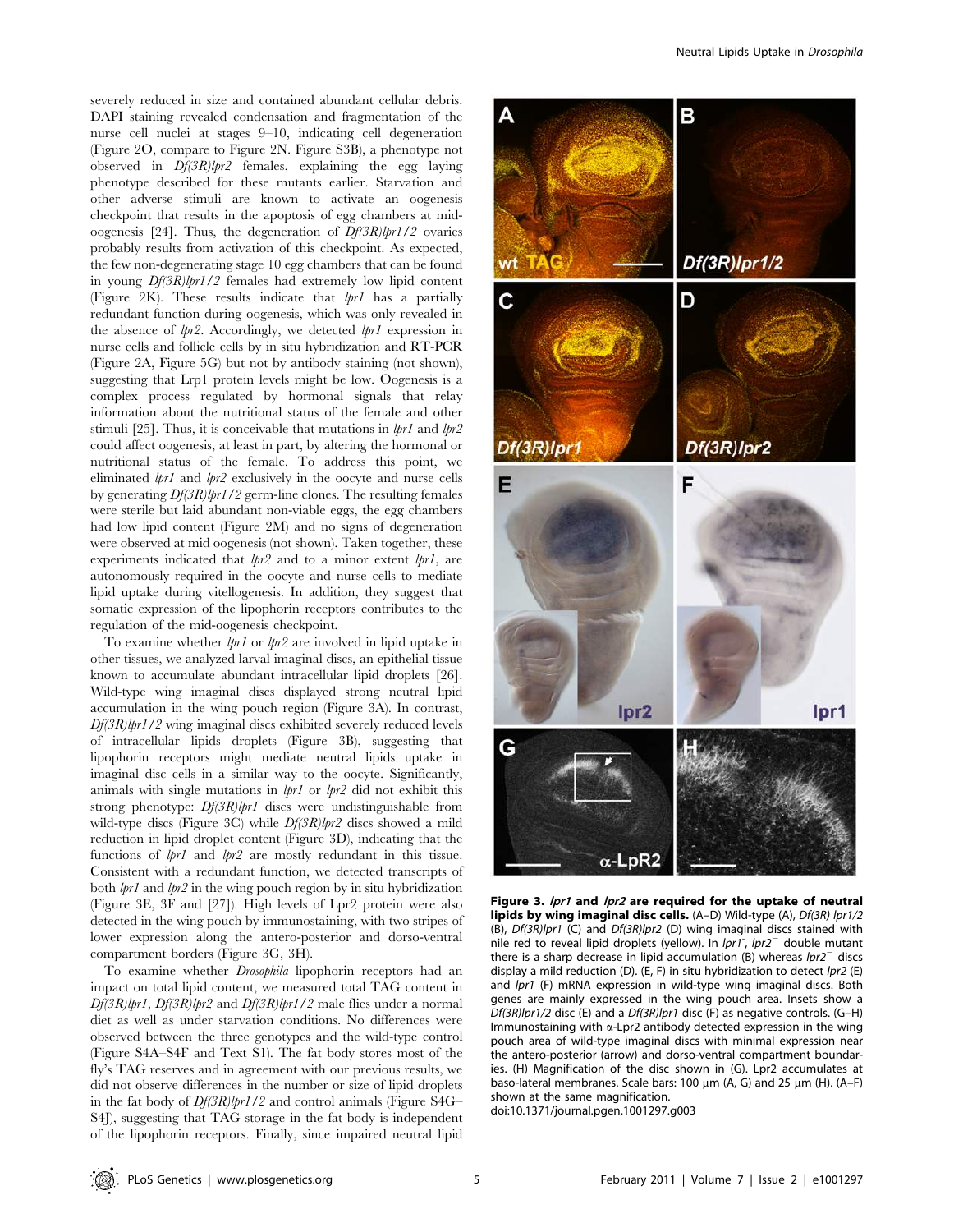uptake by peripheral tissues could have an impact on circulating lipid levels, we measured TAG content in the hemolymph of control,  $Df(3R)lpr1$ ,  $Df(3R)lpr2$  and the double mutant animals. We did not observe statistically significant differences between the four genotypes (Figure S4K and Text S1).

# Only a subset of lipophorin receptor isoforms mediates the uptake of neutral lipids

 $lpr1$  and  $lpr2$  are transcribed as multiple isoforms (Figure 1B), raising the issue of whether they share similar properties regarding lipid uptake. To answer this question, we first compared the isoforms transcribed from the corresponding distal versus proximal promoters. We generated two HA-tagged transgenes that allowed controlled expression of Lpr2F isoform (UAS-lpr2F) and Lpr2E isoform (UAS-lpr2E) and examined their ability to rescue lipid uptake in  $Df(3R)$ lpr1/2 animals. Expression of UAS-lpr2E in the posterior compartment of the wing imaginal disc driven by en-gal4 completely rescued lipid accumulation in that compartment (Figure 4A). In contrast, expression of UAS-lpr2F did not rescue lipid uptake (Figure 4B). In a similar assay, we found that whereas Lpr1H isoform rescued lipid uptake, expression of Lpr1D did not (Figure 4C, 4D). Equivalent results were obtained when we examined the role of these isoforms during vitellogenesis. Germline expression of UASp-lpr1J or UASp-lpr2E, driven by V32-gal4, rescued oogenesis and fertility of Df(3R)lpr1/2 females. The amount of lipid droplets accumulated in nurse cells was similar to the wild-type (Figure 5C, 5E, compare to wild-type in Figure 2G) and the number of degenerating egg chambers was dramatically reduced (Figure 5D, 5F and Figure S3B). In contrast, expression of UASp-lpr2F did not rescue fertility, lipid uptake nor egg chamber degeneration (Figure 5A, 5B).

# The LA-1 module, present in all isoforms transcribed from the distal promoters, defines the capacity to mediate neutral lipid uptake

The surprising finding that only a subset of  $lpr1$  and  $lpr2$ isoforms tested were able to mediate lipid uptake prompted us to examine the essential protein domains required for this function. Lipid uptake-promoting isoforms Lpr1H and Lpr2E are both transcribed from the corresponding alternative distal promoters and contain a non-conserved N-terminal domain (NCN) adjacent to the LA module 1 (LA-1), encoded by exons 2 and 3 respectively. In contrast, these domains are not present in the lipid uptakedefective Lpr2F and Lpr1D isoforms (Figure 1B). Thus, a sequence critical for the uptake of neutral lipids may lie in this N-terminal region. However, given that Lpr1H and Lpr2E both contain eight LA modules whereas Lpr2F and Lpr1D have seven, it is also possible that the total number of LA modules is the key factor in defining lipid uptake function. To test the role of the NCN and LA-1, we made a chimeric protein identical to Lpr2F except for its signal peptide, which was replaced with the NCN and LA-1 domains from Lpr2E, generating UAS-lpr2F+LA1+NCN. Overexpression of this transgene in the posterior compartment of  $Df(3R)$ lpr1/2 wing imaginal discs completely rescued the accumulation of lipid droplets in this compartment (Figure 4F), demonstrating that this N-terminal segment was able to confer lipid uptake activity. To analyze whether NCN, LA-1 or both domains were required, we prepared two more transgenes. In UAS $lpr2F+LA1$ , the LA-1 domain from Lpr2E was inserted in between the signal peptide and LA-2 of Lpr2F. In UAS-lpr2F+NCN, the lpr2F signal peptide was replaced by the lpr2E NCN domain (Figure 4G, 4H). Using our rescue assay, only UAS-lpr2F+LA1 was able to mediate lipid uptake (Figure 4G, 4H). Thus, the NCN

domain, even though present in all tested lipid uptake-promoting isoforms, was not essential for this function. These results suggested that the LA-1 module was critical for the uptake of neutral lipids. However, we still could not exclude the possibility that it is the number rather than the identity of LA modules that determines lipid uptake capacity. To analyze this possibility, we examined the Lpr1J isoform which is identical to the lipid uptakepromoting Lpr1H isoform except that it has seven LA modules due to the absence of LA-4. In our rescue assay, Lpr1J did mediate lipid uptake (Figure 4E), indicating that it is the presence of LA-1 and not the number of LA modules that defines the ability to mediate lipid uptake. Moreover, in an additional transgene we modified Lpr2F by introducing a tandem duplication of LA-2, so that the new protein (Lpr2F+LA2) had eight LA modules but still lacked LA-1. Lpr2+LA2 did not mediate lipid uptake, confirming our previous conclusion (Figure 4I). Taken together, these experiments indicate that the key property that distinguishes lipid uptake-promoting from lipid uptake-defective isoforms is the presence of the LA-1 domain. It should be noted that all isoforms containing LA-1 are transcribed from the distal promoters. Consistent with the lipid uptake phenotypes of  $Df(3R)lpr1/2$ mutants in wing imaginal discs and ovaries, RT-PCR experiments showed that the predominant *lpr1* and *lpr2* isoforms expressed in these tissues were transcribed from the distal promoters and thus contained the LA-1 domain (Figure 5G).

# Endocytosis is not required for the uptake of neutral lipids in the oocyte or imaginal discs

During the rescue experiments described in the previous sections, we realized that expression of UAS-lpr2E in the posterior compartment driven by en-gal4 not only autonomously rescued lipid uptake in that compartment but also promoted the formation of lipid droplets in a one to two cells wide region of anterior tissue abutting the anterior-posterior compartment border (Figure 6B, arrow). Analysis of confocal sections spanning the thickness of the imaginal disc confirmed that cells not expressing UAS-lpr2E but adjacent to expressing cells, accumulated higher levels of lipid droplets than more anteriorly located cells (Figure 6A, arrow). Similar results were obtained using a different Gal4 driver line to express  $UAS-lpr2E$  in the dorsal wing disc compartment (Figure S5C, S5D). To analyze whether non-autonomous lipid uptake could be detected in other tissues, we returned to the egg chamber because of its particular morphology. In the Drosophila egg chamber, the oocyte and nurse cells are surrounded by a closely associated somatic follicular epithelium. This allowed us to examine whether expression of the lipophorin receptors in the germ-line could non-autonomously direct lipid uptake in the follicular epithelium. Follicle cells of ovaries dissected from Df(3R)lpr1/2 females had very few lipid droplets (Figure 6C). However, after V32-gal4-mediated expression of UASp-lpr2E exclusively in the germ-line, we observed a remarkable increase in the number and size of lipid droplets in the follicular epithelium (Figure 6D). In fact, the rescue was similar to the one obtained by the expression of the lipid uptake-promoting  $UAS-lpr1\tilde{J}$  isoform directly in the follicle cells using the follicle cell driver CY2-gal4 (Figure 6E). These results indicated that Lpr2E can nonautonomously promote neutral lipid uptake in adjacent cells.

All members of the LDLR family are known to mediate endocytosis of ligands in clathrin coated vesicles [28]. In Drosophila, Lpr1 and Lpr2 have been shown to endocytose lipophorins when overexpressed in imaginal discs [11,27]. Thus, a possible hypothesis for lipophorin receptor-mediated lipid uptake is that the receptors induce the endocytosis of lipophorin particles resulting in the catabolic hydrolysis of lipids in lysosomes.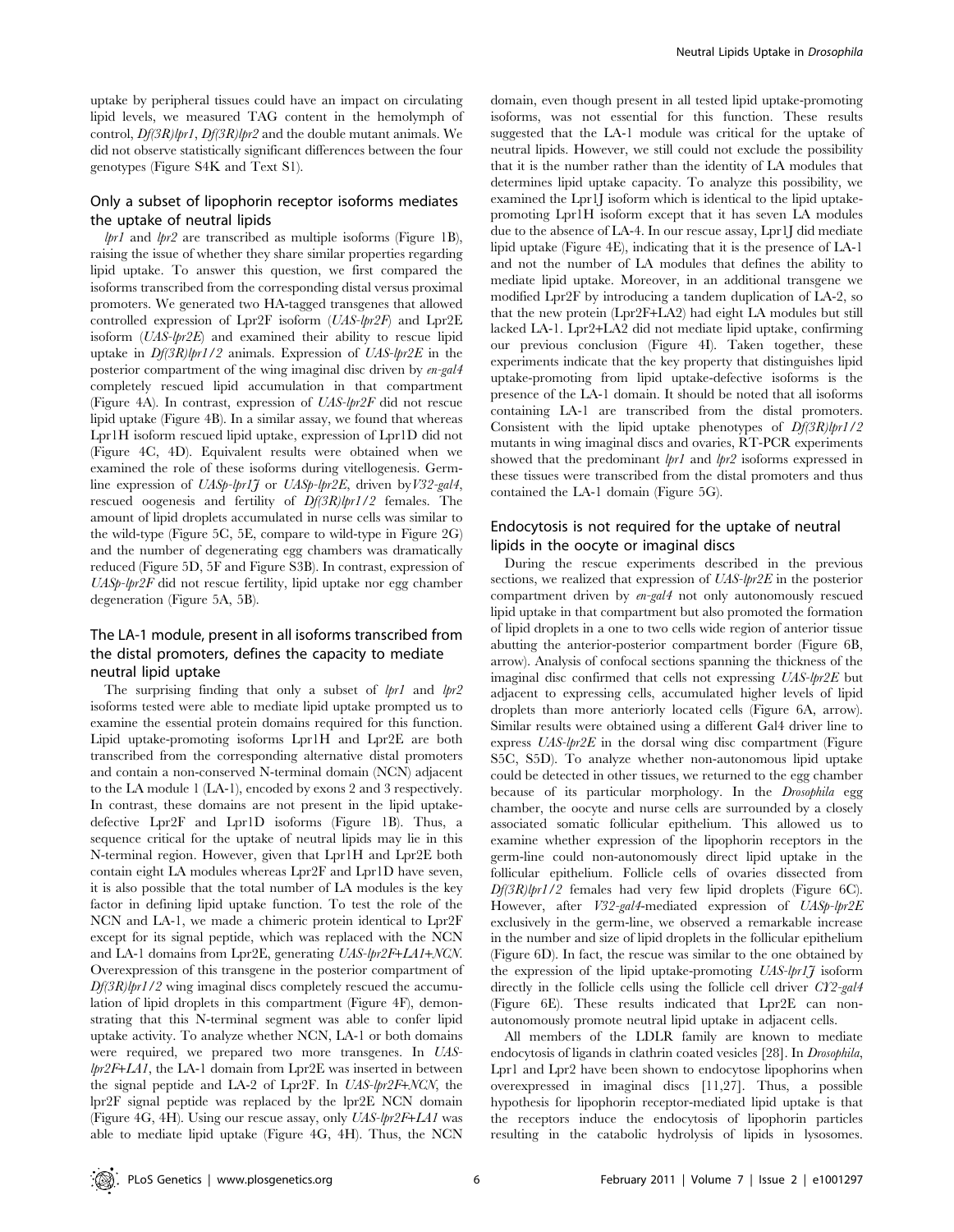

Figure 4. Uptake of neutral lipids is mediated by a subset of *lpr1* and *lpr2* isoforms. (A-I) Wing imaginal discs of Df(3R)lpr1/2 genotype in which the indicated lpr1 and lpr2 isoforms and chimeras were overexpressed in the posterior compartment using the en-gal4 driver. The relevant protein domains of the overexpressed isoforms are depicted in the drawings, which follow the code shown in Figure 1. Neutral lipids are shown in green and in grey in a separate channel. The overexpressed Lpr1 and Lpr2 proteins were detected by immunostaining using an antibody that recognizes the HA tag except in panel D in which a-Lpr1 was used. Lpr2E (A), Lpr1H (C), Lpr1J (E), Lpr2F+LA1+NCN (F) and Lpr2F+LA1 (G) proteins rescued lipid uptake in the posterior compartment whereas Lpr2F (B), Lpr1D (D), Lpr2F+NCN (H) and Lpr2F+LA2 (I) did not. Note that the presence of LA-1 defines the isoform ability to rescue neutral lipid uptake. Scale bar: 100 µm. All panels are shown at the same magnification. doi:10.1371/journal.pgen.1001297.g004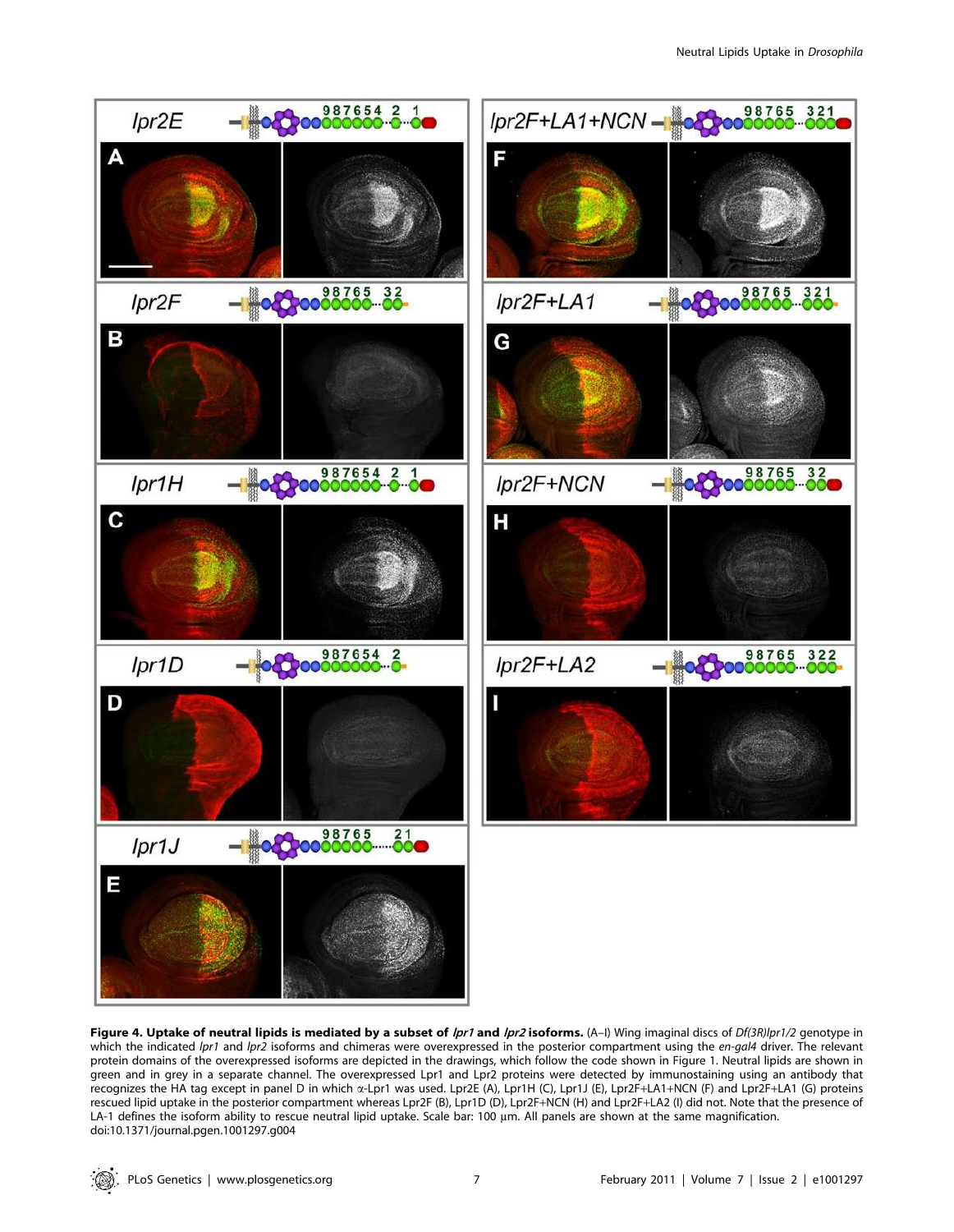

Figure 5. Germ-line expression of Lpr1J or Lpr2E rescues the oogenesis phenotypes of *lprT, lpr2*<sup>-</sup> double mutant females. (A-F) Df(3R)lpr1/2 egg chambers overexpressing the lipid uptake-defective UASp-lpr2F isoform (A–B) or the lipid uptake-promoting UASp-lpr2E (C–D) or UASp-lpr1J (E-F) isoforms in the germ-line driven by V32-gal4. (A,C,E) Lpr2F (A), Lpr2E (C) and Lpr1J (E) proteins were detected in the nurse cells (n) and oocyte (o) membranes using an  $\alpha$ -HA antibody (arrowheads, shown in green). Egg chambers were stained with the lipophilic nile red dye (red) and DAPI (blue) to mark nuclei. (B, D, F) Ovarioles containing multiple egg chambers stained with DAPI. Several degenerating egg chambers are labeled with a bracket in (B). Note that germ-line specific expression of UASp-lpr2E and UASp-lpr1J but not of UASp-lpr2F induced accumulation of neutral lipids in nurse cells (arrows in C and E) and rescued mid-oogenesis degeneration (D and F, compare also with the wild-type and Df(3R)lpr1/2 egg chambers in Figure 2). (G) Semiquantitative RT-PCR showing the relative abundance of lpr1 and lpr2 transcripts in several tissues, as indicated (wing imaginal discs, third instar larva fat body, ovary, adult fat body, adult brain and whole female fly). The oligo pairs used discriminated between isoforms transcribed from the proximal promoter (PP) and from distal promoter (DP). Analysis of ribosomal protein rp49 transcription was included as a control. Scale bars: (A, C and E) 50  $\mu$ m, (B, D and F) 100  $\mu$ m. doi:10.1371/journal.pgen.1001297.g005

However, our finding that lipophorin receptors have nonautonomous activity appears to be in conflict with this simple hypothesis, prompting us to test the requirement of endocytosis for lipophorin receptor-mediated lipid uptake. We took advantage of the fact that the Drosophila oocyte is a well characterized model of endocytosis, and importantly, that the endocytic pathway can be blocked in the oocyte and nurse cells without affecting their survival [29,30]. We generated germ-line clones of a null rab5 mutation, an essential mediator of endocytic vesicle formation and maturation [31]. As previously reported,  $rab5<sup>2</sup>$  mutant oocytes were unable to accumulate yolk proteins, demonstrating that the endocytic pathway was blocked [29,30] (Figure 6G', compare to 6F'). More importantly,  $rab5<sup>2</sup>$  mutant egg chambers showed a normal accumulation of intracellular lipid droplets, indicating that the endocytosis of lipophorins is not required for neutral lipid uptake during vitellogenesis (Figure 6G, compare to 6F). Similarly, the AP-2 adaptor complex is not required for neutral lipid uptake (Figure S6 and Text S1). Together, these results suggest that in Drosophila, the neutral lipid uptake promoting activity of lipophorin receptors occurs extracellularly and that the targeting of lipophorins to lysosomes for their catabolic degradation is not required. In this scenario, a possible mechanism for lipophorin receptors to promote the uptake of neutral lipids would be by

stabilizing lipophorins at the extracellular matrix. We tested this hypothesis by examining the extracellular distribution of lipophorins in Df(3R)lpr1/2 imaginal discs that overexpressed UAS-lpr2E in the posterior compartment. We observed increased accumulation of extracellular lipophorins at the basolateral membranes of cells expressing Lpr2E (Figure 7A, 7B, arrows). In contrast, similar expression of the lipid uptake-defective Lpr2F isoform had no visible effect on the extracellular distribution of lipophorin (Figure 7C, 7D). Similar results were obtained overexpressing UAS-lpr2E and UAS-lpr2F with additional gal4 drivers (Figure S7).

### Discussion

Over the past decade, Drosophila has become a prominent model organism for the study of lipid metabolism. Aspects ranging from the composition and regulation of lipid droplets, to the developmental control of adipose tissue differentiation or to the hormonal regulation of lipid storage and mobilization have revealed multiple parallels between Drosophila and mammals [3,32]. Moreover, large scale genetic screens in Drosophila have identified novel genes and pathways involved in energy homeostasis, some of which are conserved in mammals [32–36]. In this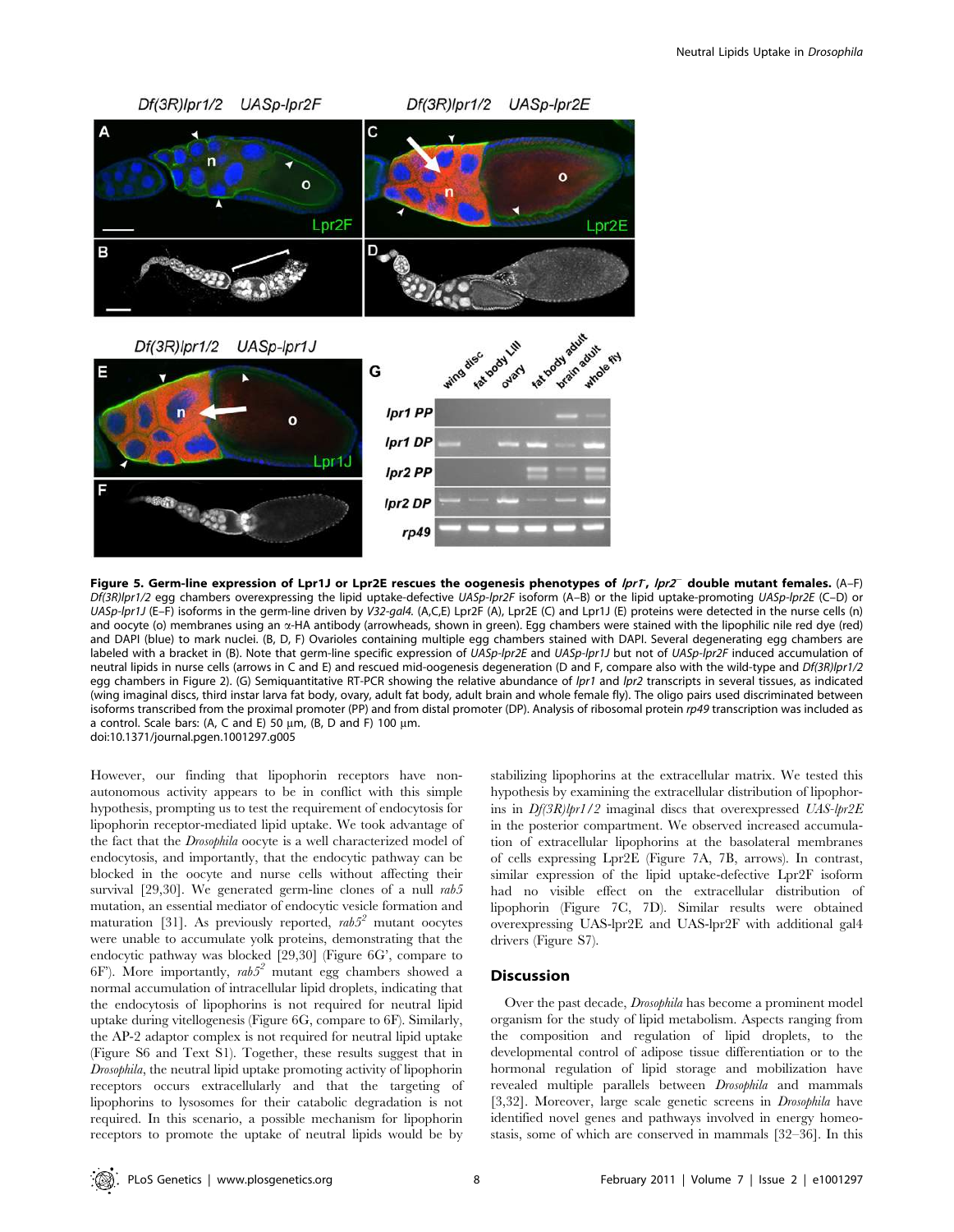

Figure 6. Neutral lipid uptake does not require endocytosis. (A-B) Wing imaginal disc of Df(3R)lpr1/2 genotype expressing UAS-lpr2E in the posterior compartment driven by en-gal4. Neutral lipids were revealed by nile red staining (red). Lpr2E distribution was detected with  $\alpha$ -HA antibody (green). Lipophorin distribution is shown in magenta to mark cell outlines. The wing imaginal disc is shown in a cross-section in (A), with the apical side at the top and the basal at the bottom. A basal section of the same disc is shown in (B). Note that Lpr2E expressing cells and two rows of adjacent non-expressing anterior cells (arrows) accumulate high levels of lipid droplets in a basal location. A line marks the limit of Lpr2E expression. Nile red staining is also shown in a separate panel (B'). (C–E) Detail of the somatic follicle epithelium (f) wrapping around the oocyte (o) in a stage 10 egg chamber dissected from a Df(3R)lpr1/2 female (C) and similar Df(3R)lpr1/2 mutant egg chambers overexpressing UASp-lpr2E in the germ-line driven by V32-gal4 (D) or UAS-lpr1J in the follicular epithelium driven by CY2-gal4 (E). Lpr2E and Lpr1J were detected with an  $\alpha$ -HA antibody (green). The oocyte membrane was marked with a dotted line. Overexpressed proteins accumulated at the oocyte membrane (arrow in D) and at the apical region of the follicle cells (arrow in E). DAPI marks the cell nuclei (blue). Lipids are shown in grey as a separate channel (C', D' and E'). Note that expression of UASp-lpr2E in the nurse cells and oocyte induces an autonomous increase in lipid accumulation in these cells and also a nonautonomous rescue in the adjacent follicular epithelium (yellow arrows in D'). Expression of Lpr1J in the follicular epithelium rescues lipid accumulation in these cells to a similar extent (yellow arrows in E'). Note that the Df(3R)lpr1/2 egg chamber shown in (C) was dissected from young females in which a few egg chambers from each ovary escaped mid oogenesis degeneration. (F–G) Egg chambers stained with the lipophilic dye nile red (red) and DAPI (blue) to mark cell nuclei. (F) Wild-type genotype. Note the accumulation of lipids (arrow) in the nurse cells (n) and the autofluorescence of yolk proteins (Y) (in F') in the DAPI channel within the oocyte (o). (G) rab<sup>5</sup> mutant egg chamber. Lipids accumulate in the nurse cells (arrow) similarly to the wild-type but no yolk proteins are present in the oocyte (G'), confirming that endocytosis is blocked in the rab<sup>5</sup> genetic background. Scale bars: 10  $\mu$ m (A–B), 20  $\mu$ m (C–E), 100  $\mu$ m (F–G). doi:10.1371/journal.pgen.1001297.g006

context, we have studied an aspect of lipid metabolism that was largely unknown in Drosophila: the cellular uptake of neutral lipids mediated by the lipophorin receptors.

The Drosophila genome contains two closely related genes (lpr1 and lpr2, Figure 1A) homologous to other described lipophorin receptors in insects like locust, mosquitoes, cockroaches, silkworm, wax moth or bees [14,37–41]. Insect lipophorin receptors were first isolated because of their homology to the mammalian LDLR and subsequently shown to be involved in insect lipid metabolism. In particular, the locust Lipophorin Receptor, by far the best characterized member of the family, was able to induce the endocytic uptake of labeled lipophorins when expressed in mammalian cells [42]. Moreover, it was required for the endocytosis of lipophorins by locust fat body cells [15,16]. Here, we generated several novel mutations in Drosophila which disrupted lpr1, lpr2 and, in view of a possible functional redundancy between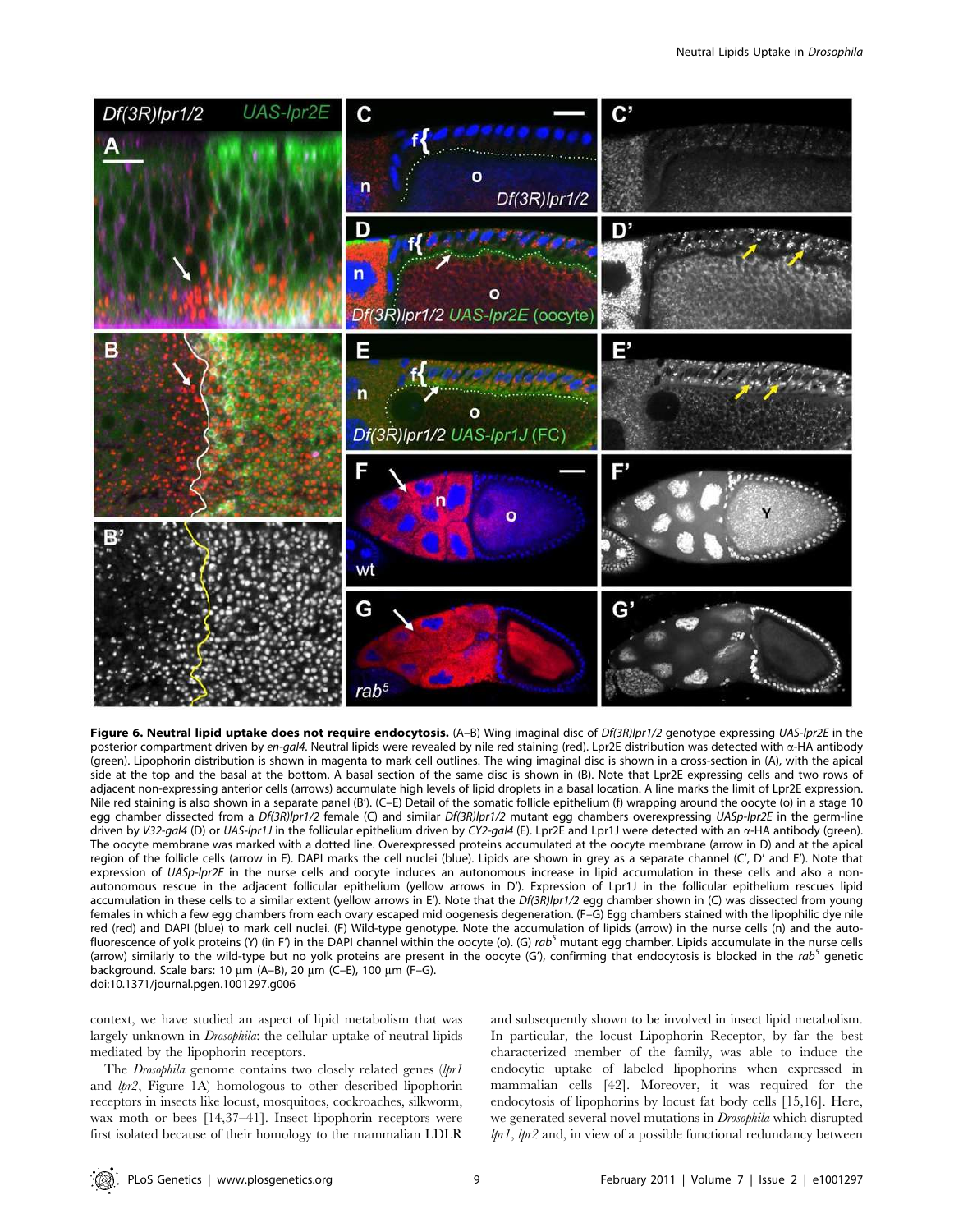

Figure 7. Lpr2E stabilizes lipophorins in the extracellular space. (A–D) Df(3R)lpr1/2 wing imaginal discs overexpressing the lipid uptake-promoting UAS-lpr2E isoform (A–B) or the lipid uptake-defective UAS-lpr2F isoform (C–D) in the posterior compartment driven by engal4, shown in green. A modified immunostaining protocol was used to detect extracellular lipophorin (red, also shown in a separate panel in grey). (A, C) Optical cross-sections. Apical (a) and basal (b) sides as indicated. (B, D) Optical basal section. Cells overexpressing Lpr2E displayed increased accumulation of extracellular lipophorins at basolateral membranes near the basal side of the imaginal disc (arrows in A and B). The accumulation was more prominent near the anteroposterior compartment boundary, a region that also displayed higher Lpr2E protein levels. No noticeable changes in extracellular lipophorin were detected in cells overexpressing UAS-lpr2F (C-D). Scale bar: 10 μm. All panels are shown at the same magnification. doi:10.1371/journal.pgen.1001297.g007

the two receptors, we also generated a deficiency that affects both genes simultaneously  $(Df(3R)lpr1/2)$ , representing a null mutation for lipophorin receptor function (Figure 1A). Despite the critical role lipophorins play in lipid transport in insects [8,17] and the embryonic lethal phenotype of a null mutation in the single Drosophila apolipophorin gene [11], complete disruption of both Drosophila lipophorin receptors does not affect the viability of flies. Moreover, we did not detect any significant change in total body TAG content when we compared animals with mutations in  $lpr1$ , lpr2 or the double mutant with their isogenic controls (Figure S4A– S4C). Moreover, the fat body cells of mutant and control animals were indistinguishable, containing similar number of lipid droplets and of equivalent sizes (Figure S4G–S4J). The rate of lipid mobilization under starvation conditions was also unaffected in lpr1 and lpr2 mutants (Figure S4D–S4F). Taken together, these results clearly demonstrated that Drosophila lipophorin receptors are not essential for the storage of TAG in the fat body or for its mobilization. Despite this lack of a requirement, we detected  $lpr1$ 

and lpr2 expression in the adult fat body (Figure 5G and Figure S2C), and lipophorin receptors have been identified in the fat body of other insects [14,39–41,43,44]. Thus, the lipophorin receptors probably have functions in the fat body that are unrelated to the uptake of neutral lipids. Significantly, it has recently been reported that  $lpr2$  is involved in immune response in *Drosophila* as a regulator of the serpin Necrotic metabolism [45]. In addition, it was shown in microarray experiments that  $lpr2$  transcription changes upon immune challenge [46]. Since the fat body is a key immunological organ in the fly [47], it is possible that  $lpr2$  expression in this tissue is related to immunity.

We have shown that  $lpr1$  and  $lpr2$  have a key role in neutral lipid uptake in two Drosophila organs: the imaginal disc and the ovaries. In both cases, they are required to attain high levels of intracellular TAG. lpr1 and lpr2 are expressed in the wing pouch region of wing imaginal discs and mediate the uptake of neutral lipids by these cells (Figure 3). Another protein involved in lipid storage as a component of lipid droplets, the perilipin-like protein Lipid storage droplet-2 (Lsd-2), is also preferentially expressed and required in the wing pouch region for the accumulation of intracellular lipid droplets [26]. Thus, lipid accumulation in this region of the disc appears to be regulated at multiple levels. Unfortunately, the functional relevance of this lipid accumulation is still unknown.

Our results indicate that  $lpr1$  and  $lpr2$  genes are transcribed as multiple isoforms each (Figure 1B) with dramatically different properties. Only those isoforms transcribed from the distal promoters and containing the LA-1 module mediate lipid uptake. Similarly, the lipophorin receptor gene from the mosquito Aedes aegypti has been shown to be translated into fat body and oocyte specific isoforms from two alternative promoters [48]. Several members of the mammalian LDLR family are similarly processed by alternative splicing. Variations in the O-glycosylation region and the LA domains in mammalian VLDLR and ApoER2 have been related to differential sensitivity to proteolytic processing by gamma-secretases [49,50] and to differential ligand binding [51,52], respectively. Thus, the multiple  $lpr1$  and  $lpr2$  isoforms might have different ligand binding and/or stability properties, allowing these receptors to be involved in processes as diverse as neutral lipid uptake, regulation of the immune system [45] and regulation of neurite outgrowth [53].

#### Lipophorin receptors function during oogenesis

During vitellogenesis, the nurse cells and the oocyte grow rapidly accumulating large amounts of yolk proteins and lipids from the hemolymph over approximately 18 hours [21,54]. Work from the Mahowald lab has shown that Yolkless, an LDLR family protein, mediates the endocytic uptake of yolk proteins in Drosophila [22,23]. Here we demonstrate that a different receptor type, the lipophorin receptor, is essential for the uptake of neutral lipids during vitellogenesis (Figure 2). This is clearly shown in  $Df(3R)$ lpr2 females and in double mutant lpr1<sup>-</sup>, lpr2<sup>-</sup>germ-line clones. In both cases, the mutant egg chambers accumulate low levels of neutral lipids (Figure 2J, 2M and Figure S3A). In addition to impaired lipid uptake during vitellogenesis, we observed a second phenotype in  $Df(3R)$ lpr1/2 double mutant females, where most of the egg chambers degenerated at mid-oogenesis (Figure 2O and Figure S3B). A simple explanation for this phenotype would be that degeneration was triggered by the low lipid content of  $Df(3R)$ lpr1/2 egg chambers. In fact, it is known that multiple challenges like starvation, extreme temperatures or chemical treatments, trigger a mid-oogenesis checkpoint and induce apoptosis at this stage [24]. Significantly, flies with a mutation in the gene midway, which encodes an acyl coenzyme A: diacylglycerol acyltransferase required for the synthesis of TAG, were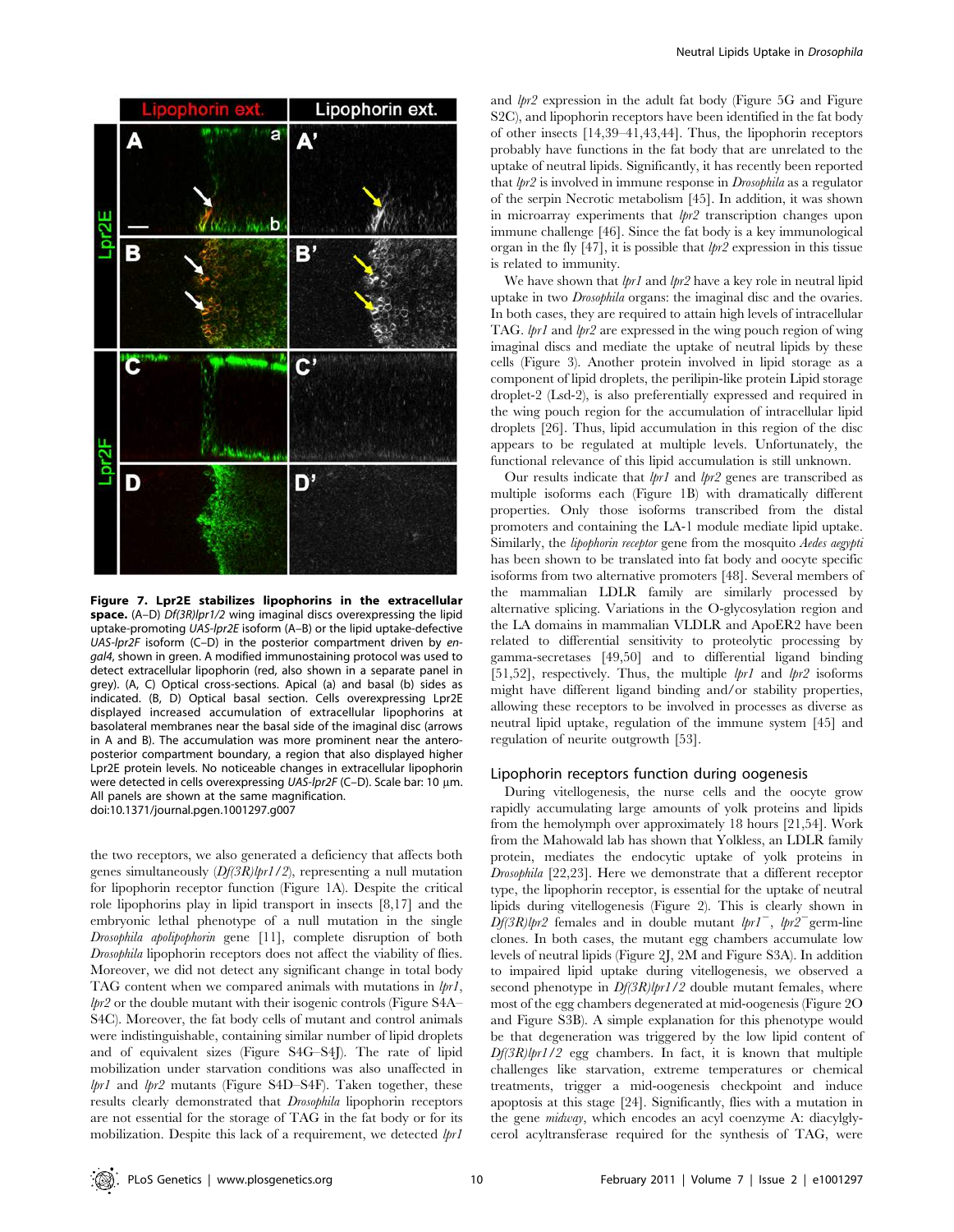described to have severely reduced levels of neutral lipids in the germ-line and displayed apoptosis at mid oogenesis, thus paralleling the  $Df(3R)$ lpr1/2 phenotype [55]. However, it was difficult to fully attribute degeneration to low lipid levels as we observed some experimental conditions which resulted in egg chambers with very low levels of neutral lipids but that did not undergo degeneration. In particular, in  $Df(3R)lpr1/2$  germ-line clones degeneration was absent even though the neutral lipid content of the egg chambers was low (Figure 2M). Similarly, expression of  $UAS$ -lpr1 $\tilde{J}$  exclusively in the follicle cells of  $Df(3R)lpr1/2$  females abolished egg chamber degeneration even though neutral lipid accumulation in the nurse cells and oocytes was low (Figure 6E and not shown). These experiments suggest that the lipophorin receptors might have an additional function in the follicle cells which is necessary to avoid egg chamber degeneration. Accordingly, we detected lpr1 expression in the follicular epithelium (Figure 2A, inset). In this direction, it has recently been described that blocking the nutrient sensing TOR pathway in follicle cells induced apoptosis at mid oogenesis [56]. Thus, Lpr1 could be required to maintain elevated levels of TOR activity in follicle cells. In interpreting these results, we should also consider the non-autonomous effects of lipophorin receptors. We have shown that expression of UAS-lpr2E exclusively in the oocyte and nurse cells increases lipid uptake in the follicle cells (Figure 6D), which could potentially impact on their nutritional status and restore their putative anti-apoptotic activity. Conversely, expression of the transgene in the follicle cells might slightly increase lipid uptake by the oocyte and nurse cells, even though we have been unable to detect this effect (Figure 6E), and provide enough lipids to bypass the mid-oogenesis checkpoint. More studies will be required to assess the role of the lipophorin receptors in the follicular epithelium.

# A speculative molecular model for lipid uptake mediated by the lipophorin receptors

Drosophila Lpr1 and Lpr2 are bona fide members of the LDLR family, sharing a similar organization of proteins domains with the human LDLR, ApoER2 and VLDLR. The human LDLR is the archetypical endocytic receptor. It is expressed in the liver where it mediates the endocytosis of cholesterol-rich LDL, regulating LDL concentration in serum. Endocytosis of LDL results in the catabolic processing of both, the lipidic and proteic moieties of LDL in lysosomes [13]. Other members of the LDLR family are also well known endocytic receptors with a broad variety of ligands [28,57]. Drosophila lipophorin receptors can also mediate endocytosis of their ligands. It has recently been reported that Lpr1 is expressed in garland cells and pericardial athrocytes where it is critical for the endocytic clearance of serpin/protease complexes from the hemolymph, thus regulating the innate immune response [45]. Overexpression of Lpr1 and Lpr2 in imaginal discs also induced the endocytosis of lipophorins, which colocalized with endocytic markers [11,27]. Similarly, the locust lipophorin receptor mediated lipophorin endocytosis in the fat body and in cell culture [14–16]. Despite this well documented endocytic activity of LDLRs, our data demonstrates that neutral lipid uptake mediated by Drosophila lipophorin receptors does not require the endocytosis of lipophorin particles. Three lines of evidence support this conclusion: (1) Blocking endocytosis did not affect lipid uptake in the egg chambers (Figure 6G and Figure S6); (2) overexpression of Lpr2E in groups of imaginal disc cells induced lipid uptake both in cells expressing the receptor and in a 1–2 cell diameter region of adjacent cells (Figure 6A, 6B, and Figure S5C, S5D) and (3) expression of Lpr2E in the oocyte and nurse cells promoted lipid uptake in the adjacent, somatic follicular epithelium (Figure 6D).

Our results also indicate that Lpr2E is able to locally increase the concentration of lipophorins in the extracellular space (Figure 7A, 7B and Figure S7B, S7D, S7F). Taking into account this data, we propose the following model for lipophorin receptor-mediated neutral lipid uptake: lipophorin receptors interact with lipophorins at the cell surface and promote the extracellular hydrolysis of their DAG core by facilitating the activity of an as-yet-unidentified lipase, associated with the extracellular matrix. The free fatty acids generated during DAG hydrolysis could diffuse a few cell diameters away before being captured by cells, explaining why lipophorin receptors can promote lipid uptake non-autonomously. Significantly, physiological data obtained from studies of flight muscles and oocytes in insects indicated that lipid uptake mostly occurs without the concomitant degradation of the apolipophorin (for reviews, see [54,58]), which is consistent with our hypothesis. Moreover, a lipophorin-specific lipase activity associated with muscle and oocyte cell membranes was detected [54,58]. Our model offers a possible explanation to understand why only a subset of *lpr1* and *lpr2* isoforms mediates lipid uptake, whereby only the lipid-uptake promoting isoforms can stabilize lipophorins in the extracellular matrix (Figure 7 and Figure S7). Alternatively, if lipophorin receptors must interact with both, a lipophorin particle and a lipase to generate a ternary complex and facilitate lipolysis, then the lipid uptake-defective isoforms might lack the ability to interact with the lipase. Identification of such putative lipase(s) will be necessary to test this hypothesis. The proposed model displays a number of resemblances to the lipolytic processing of triglyceride-rich lipoproteins in the microvascular endothelium of adipose tissue, heart and striated muscles in mammals. Circulating triglyceride-rich lipoproteins, chylomicrons from the intestine and VLDL synthesized by the liver, reach the capillary endothelium where they interact with lipoprotein lipase at the luminal surface. Lipoprotein lipase is essential for the lipolytic processing of chylomicrons and VLDL, generating nonesterified fatty acids from the TAG fraction of lipoproteins. The free fatty acids are then transported to the underlying adipocytes and myocytes by specific transporters such as CD-36. Once inside these cells they are re-esterified into newly synthesized TAG stores or enter the  $\beta$ -oxidation cycle (for a recent review, see [59]). Recent data indicated that the extracellular lipolysis of TAG-rich lipoproteins is strongly potentiated by the endothelial protein GPIHBP1. This protein is essential for the transcytosis of lipoprotein lipase from the basolateral to the apical capillary endothelial surface [60]. In addition, it has been suggested that it may facilitate lipolysis by simultaneously interacting with lipoprotein lipase and chylomicrons in the luminal surface of capillaries, providing a molecular platform for lipolysis to occur [61]. In agreement with this essential functions, Gpihbp1-deficient mice manifested severe hyperchylomicronemia [61]. The VLDLR, which is also expressed at the capillary endothelium, seems to participate in the lipolytic processing of TAG-rich lipoproteins in similar ways. The VLDLR can mediate the transcytosis of lipoprotein lipase across cultured endothelial cells [62] and interacts with both, lipoprotein lipase and ApoE containing TAG-rich lipoproteins, potentially tethering them to the endothelium surface and thus promoting the action of lipoprotein lipase (for a review, see [63]). These potential functions were supported by the phenotype of vldlr $^-$  mice, which showed delayed clearance of TAG-rich lipoproteins after a meal [64] and increased plasma TAG levels under a high fat diet [65] but normal lipoprotein profiles under regular feeding conditions [66]. Unfortunately, these weak phenotypes have hampered the elucidation of the precise roles that VLDLR plays during the processing of TAG-rich lipoproteins in vivo. We propose that in Drosophila, lipophorin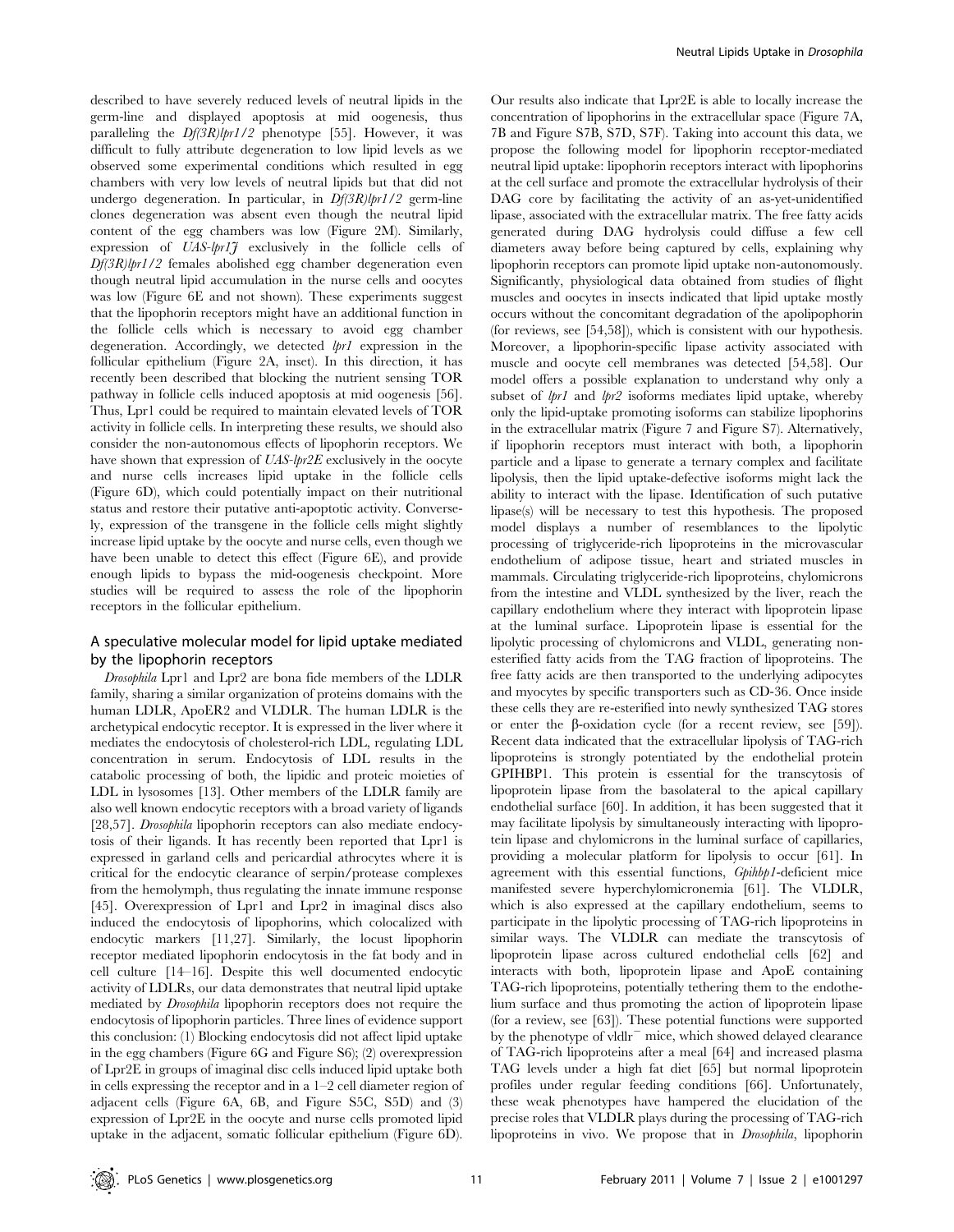receptors have an activity similar to the bridging role proposed for GPIHBP1 and VLDLR in mammals, bringing lipophorins and a putative lipophorin-specific lipase into close contact on the cell surface and promoting in this way the lipolysis of lipophorins. We speculate that during evolution, a protein related to VLDLR had a critical role in promoting the extracellular hydrolysis of lipoproteins. In insects, this function is carried out by the lipophorin receptors whereas in mammals, GPIHBP1 appears to have taken most of this function, with VLDLR retaining a minor role. Our data supports an ancient function for the LDLR family in promoting the extracellular lipolytic processing of lipoproteins.

#### Methods

#### Genetics

Generation of deficiencies in the lpr1-lpr2 genomic region: The three deficiencies used in this work were created by flipasemediated interchromosomal recombination between the following pairs of FRT-containing transposon insertions:  $Df(3R)lpr1$ : P{XP}d03066 and P{XP}d10508 to generate a 19.7 Kb deletion;  $Df(3R)$ lpr2: PBac{RB}e00374 and PBac{WH}f03030 to generate a 29.7 Kb deletion; and  $Df(3R)lpr1/2$ : PBac{RB}e00374 and P{XP}d10508 to generate a 49,7 Kb deletion [67,68]. The deficiency breakpoints were checked by PCR using appropriate primers flanking the predicted breakpoints.

To generate  $Df(3R)lpr1/2$  clones in the female germ-line,  $Df(3R)lpr1/2$  was recombined with FRT82B [69] using standard genetic techniques. Females of the genotype:  $y$ ,w,hs-flp; FRT82B, Df(3R)lpr1/2/FRT82B,ovoD1 were heat-shocked for one hour at  $37^{\circ}$ C several times during larval stages. The resulting adult females were fed yeast over two days before their ovaries were dissected and processed for immunostaining. To generate  $rab<sup>5</sup>$ germ-line clones, females of the genotype  $y$ ,w,hs-flp; rab<sup>5</sup>,FRT40A/  $\overline{ov}$ D1,FRT40A were similarly treated. The rab<sup>5</sup>,FRT40A/CyO stock was obtained from Antoine Guichet [30]. FRT82B,ovoD1 and  $ovoDI, FRT40A$  chromosomes were described in [70].

To quantify egg hatching rates, less than a week old adults of the following genotypes: wild-type Oregon R,  $w;Df(3R)lpr1/TM6$  and  $w$ ;Df(3R)lpr2/TM6 were kept on abundant yeast paste for two days. Homozygous females were selected and allowed to lay eggs in apple plates for periods of 4 hours. About 200 eggs were individually placed in agar plates and incubated at  $25^{\circ}$ C for 48 hours. The number of empty egg shells and non-eclosed eggs was quantified.

## Isolation and characterization of lpr1 and lpr2 isoforms and RT-PCR

Some of the cDNAs corresponding to  $lpr1$  and  $lpr2$  isoforms used in this work were isolated and sequenced by the Berkeley Drosophila Genome Project [19]. In particular, we used the following full length cDNAs: Lpr1D (RE14223), Lpr1H (LD21010), Lpr1J(RE40649), Lpr2F (GH26833) and Lpr2E (LD11117). To identify additional isoforms, total RNA was isolated from whole adult male flies and specific tissues -wing imaginal discs, ovaries, adult brain and adult fat body- using Trizol reagent (Invitrogen). 1 µg RNA for each sample was retrotranscribed using random primer and Transcriptor Reverse Transcriptase (Roche). The obtained cDNA libraries were PCR amplified using four oligo pairs which specifically amplified the complete coding regions corresponding to  $lpr1$  and  $lpr2$  genes transcribed from the proximal and distal promoters. The PCR products were directly cloned into pGEM-T (Promega) or alternatively, used for a second nested PCR reaction before purification and cloning of the products. 33 isolated cDNAs were genotyped by PCR and selected clones were also verified by sequencing to unambiguously define their specific combination of exons. Signal peptides were predicted using the SignalP 3.0 Server [71] and Predisi [20].

RT-PCR was used to examine *lpr1* and *lpr2* transcription in whole adult flies, larval fat body, wing imaginal discs, ovaries, adult brains and adult fat body. For adult fat body preparation, abdomen carcasses were used which primarily contained fat body. However, contaminating tissues including oenocytes, dorsal vessel, epidermis and muscle were also present in small quantities. Two oligo pairs were used for each gene, which specifically detected exons  $2-3$  (distal promoter isoforms;  $lpr1$ : attcggcaaatgctgcactgc and tgtgatccttgcagtccgcatc, lpr2: accacccagtcagagttaacaac and tgtggtccgggcaatccgagga) and exons 4–5 (proximal promoter isoforms;  $lpr1$ : cgaacctctcaaccaaacggat and gccagaacgcgaaaactttgg, lpr2: aagaaacggacgtgtgtgctc and ccaatccgacgactctggag). In addition, oligo pairs for the ribosomal protein gene rp49 were used as control (gaccatccgcccagcatacaggc and gagaacgcaggcgaccgttgg). The oligos were designed to amplify a region encompassing an intron to distinguish cDNA products from genomic DNA products. A rough estimate of relative expression levels in the different tissues was obtained by comparing the PCR products at 20 and 30 cycles to avoid reaching an amplification plateau.

# Immunostaining, in situ hybridization, and neutral lipids visualization

To generate  $\alpha$ -Lpr1 and  $\alpha$ -Lpr2 antibodies, DNA fragments containing the complete Lpr1 or Lpr2 intracellular domains were amplified by PCR from lpr1 cDNA RE38584 and lpr2 cDNA GH26833. The fidelity of the amplification was checked by sequencing and the fragments were cloned in-frame with the 6xHis tag present in the bacterial expression vector pET14b. Protein expression was induced in E. coli. The Lpr1 fragment was purified under denaturing conditions by immobilized metal affinity chromatography (IMAC) and dialyzed to remove urea. The protein precipitated during dialysis and the precipitate was used to immunize guinea pigs. Lpr2 fragment was purified from the soluble fraction by IMAC. Antibodies were raised in guinea pigs by Cocalico biologicals, Inc. Other antibodies used were: rabbit anti-apolipophorin 1:500 [10]; rat anti-HA 1:500 (Roche); and the dye DAPI to label nuclei.

For immunostaining, imaginal discs and ovaries were dissected and fixed for 20 minutes with 4% formaldehyde dissolved in PBS (PP) at room temperature, followed by a second fixation in PP plus 0.1% triton X-100. Tissues were extensively washed for 1 hour in PBS containing 0.3% triton X-100 (PBT) and blocked in 1% BSA dissolved in PBT for another hour. After incubation with the primary antibodies overnight at  $4^{\circ}C$ , tissues were extensively washed three times for a total of one hour in PBT and incubated with the fluorescent secondary antibodies (alexa-fluor conjugates from Invitrogen) for two hours (imaginal discs) or overnight (ovaries). After washing, tissues were mounted in vectashield media.

To detect extracellular lipophorins in imaginal discs, we used an extracellular staining protocol modified from [72]. Imaginal discs were dissected and accumulated in Sf-900 cell culture media (Invitrogen) on ice. They were incubated with a-Lipophorin antibody diluted 1:100 in cell culture media for 30 minutes with constant rocking and washed four times for a total of 30 minutes with PBS. Incubations and washes were done at  $4^{\circ}C$  to inhibit antibody endocytosis. Imaginal discs were then fixed with PP and from this point on processed following the standard immunostaining procedure.

Neutral lipids in imaginal discs and ovaries were visualized by nile red staining. Fixed tissues were incubated with 0.002% nile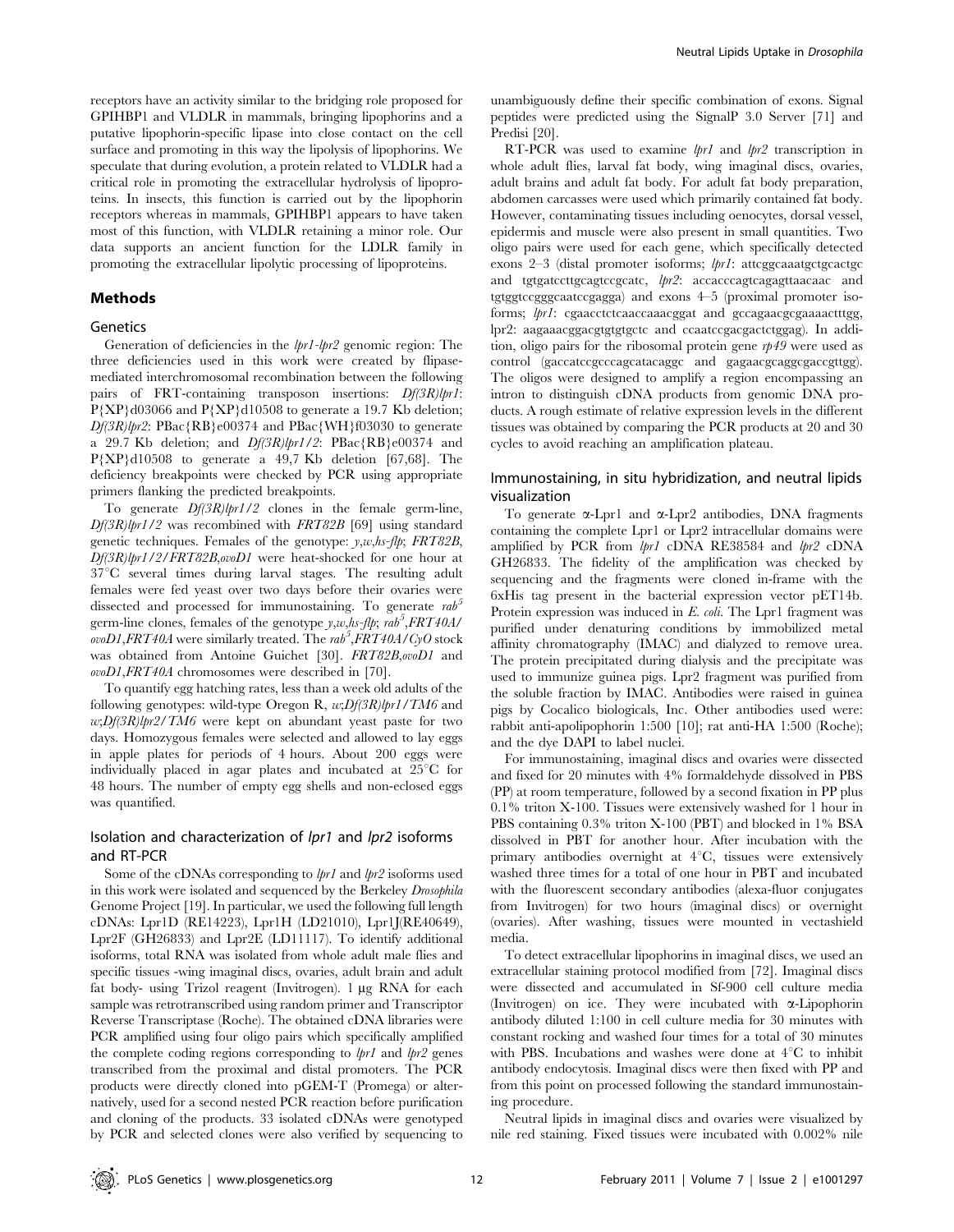red diluted in PBT for 60 minutes and washed for 10 minutes in the same buffer without the dye. To prepare embryos for microscopy, we avoided the use of organic solvents that would otherwise extract neutral lipids. Thus, after removing the chorion with bleach, we fixed embryos with a heat treatment of 5 seconds at  $90^{\circ}$ C and devitelinized them by hand using a sharp needle. The embryos were then incubated with the nile red solution as above.

We analyzed the tissue distribution of  $lpr1$  and  $lpr2$  transcription by in situ hybridization using DIG-labeled antisense RNA probes. Some probes were specific to particular isoforms whereas others recognized all isoforms derived from  $lpr1$  or  $lpr2$ . They were prepared from the following DNA fragments: (1) All lpr1 isoforms: a 594 base pair DNA fragment including 64 base pairs from the Cterminal coding region and part of the 3'UTR of cDNA RE14223. (2) All  $lpr2$  isoforms: a 581 base pair fragment including 91 base pairs from the C-terminal coding region of cDNA GH26833 and part of its 3'UTR. (3)  $lpr1$  isoforms transcribed from the distal promoter: a 413 base pair fragment derived from exons 1 and 2 of cDNA LD21010. (4) lpr2 isoforms transcribed from the distal promoter: a 500 base pair fragment derived from exon 2 of cDNA LD11117. Since the two  $lpr$  genes are highly homologous, probes were designed from the most divergent regions to avoid cross-reactivity. Probes 1 and 2 were used in Figure 3E, 3F and probes 3 and 4 in Figure 2A, 2B. The in situ hybridization protocol was carried out according to [73]. To illustrate immunostaining and in situ data, representative images were selected from each experiment after analyzing a minimum of 10 individual imaginal discs or egg chambers from at least two independent experiments.

#### Transgene construction and overexpression experiments

A UAS-lpr1D transgene was made by cloning the complete coding sequence of lpr1 cDNA RE14223 [74] into the pUAST plasmid [75]. UAS-lpr1B, UAS-lpr1J, UAS-lpr2F and UAS-lpr2E transgenes were obtained by first amplifying the complete corresponding coding regions by PCR using the following templates: LD21010, RE40649, GH26833 and LD11117 [74] respectively. The resulting fragments were fused to a C-terminal 3xHA tag and transferred to pUAST attB [76] to obtain transgenic flies by the integrase phiC31 based system [76]. This method allows for the integration of the transgenes into the same chromosomal location, minimizing positional effects on transcription. All pUAST attB transgenes used were inserted into the 22A landing site [76]. The pUAST or pUAST attB plasmids do not allow expression in the germ-line. Thus, for expression in oocytes and nurse cells we generated  $UASp-lpr1\tilde{J}$ ,  $UASp-lpr2F$  and  $UASp$  $lpr2E$  using the plasmid pUASP [77]. The inserts are identical to UAS-lpr1J, UAS-lpr2F and UAS-lpr2E including the C-terminal  $3xHA$  tag. To generate the  $lpr2F-lpr2E$  chimeras, a NotI site was first inserted after Leu30, located between the signal peptide and the LA-2 domain of lpr2F (GH26833) by directed mutagenesis, generating pAC-lpr2F-NotI. NotI flanked fragments containing LA1 (from Ser186 to Thr232) and LA2 (from Glu233 to Cys272) were generated by PCR using lpr2E cDNA LD11117 as template, subsequently cloned into the NotI site of pAC-lpr2F-NotI and transferred to pUAST attB to generate UAS-lpr2F+LA1 and UASlpr2F+LA2 respectively. UAS-lpr2F+LA1+NCN and UAS-lpr2F+ NCN were similarly generated by replacing the Asp718 (located at the transcription start site)-NotI region of pAC-lpr2F-NotI vector by fragments containing LA1+NCN (from Met1 to Thr232) and NCN (from Met1 to Ile185) regions of lpr2E cDNA LD11117 obtained by PCR and flanked by Asp718 and NotI sites. In all cases, the limits of the protein domains coincided with exon boundaries. All chimeras also contain a C-terminal 3xHA tag.

 $En-Gal4$ , obtained from A. Martínez-Arias, was used to drive expression at the posterior compartment of wing imaginal discs, V32- Gal4, a gift from Daniel St Johnston, to drive expression at the germline, and CY2-gal4 [78] to direct expression at the ovarian follicle cells.

## Supporting Information

Figure S1 The LDLR family in *Drosophila*. Analysis of the Drosophila genome using Blast searches and manual annotation resulted in the identification of seven genes encoding transmembrane proteins containing the three protein domains that define the LDLR family: YWTD  $\beta$ -propellers, LA modules and EGF modules. The uncharacterized Drosophila genes CG42611, CG33087 and CG8909 are probable orthologs of mammalian Megalin, Lrp1/Lrp1b and Megf7 (also known as Lrp4) genes respectively. The double line in the eight  $\beta$ -propeller of CG33087 protein represents a post-transcriptional cleavage (our unpublished results) similar to the one described for mammalian Lrp1 protein. LA modules colored in light green are not present in all isoforms. Domain composition for the human VLDLR and the locust lipophorin receptor are shown for comparison.

Found at: doi:10.1371/journal.pgen.1001297.s001 (1.20 MB TIF)

**Figure S2** Specificity of  $\alpha$ -Lpr1 and  $\alpha$ -Lpr2 antibodies. (A–B) Wild-type  $(A)$  and  $Df(3R)lpr1$  (B) embryos were immunostained with  $\alpha$ -Lpr1 (green) and  $\alpha$ -Salm (red), a oenocytes marker. Only wild-type oenocytes were stained with  $\alpha$ -Lpr1. The  $\alpha$ -Lpr1 channel is shown in  $(A^2-B^2)$ .  $(C-D)$  Wild-type  $(C)$  and  $Df(3R)$ lpr2  $(D)$  adult fat body were immunostained with  $\alpha$ -Lpr2 (green). Nuclei were stained with DAPI (blue) and cell outlines were revealed with phalloidin staining (red). Only wild-type fat body was stained with  $\alpha$ -Lpr2. The  $\alpha$ -Lpr2 channel is shown in (C'–D'). (E–F) Wild-type (E) and  $Df(3R)lpr2$  stage 10 egg chambers immunostained with  $\alpha$ -Lpr2. Only the wild-type egg chamber shows staining. Scale bars: 10  $\mu$ m (A–B), 50  $\mu$ m (C–D) and 100  $\mu$ m (E–F).

Found at: doi:10.1371/journal.pgen.1001297.s002 (3.88 MB TIF)

Figure S3 Oogenesis phenotypes. (A) Plot of individual data points of nile red fluorescence from stage 10 egg chambers of control (w),  $Df(3R)lpr1$  and  $Df(3R)lpr2$  genotypes, as indicated  $(n = 40)$ . Mean values are marked by red lines. Nile red fluorescence of the nurse cells was quantitated using ImageJ software and shown as mean gray values (from 0, black to 255, white). Nuclei were excluded from the measurements as indicated by a dotted line in the second egg chamber. Note that in all three genotypes, data points have broad distributions, partially reflecting maturation degrees of stage 10 egg chambers. w and  $Df(3R)lpr1$ genotypes have similar distributions, whereas most of the  $Df(3R)$ lpr2 egg chambers have low lipid content. Three egg chambers stained with nile red (yellow) and DAPI (blue) and quantitated as having 200, 130 and 60 nile red fluorescence arbitrary units are shown for reference. (B) Ratio of egg chambers at each vitellogenic stage for the indicated genotypes. Note that most  $Df(3R)lpr1/2$  egg chambers degenerate at stages 9–10. This explains the almost complete lack of post-stage 9 egg chambers in this genotype. Overexpression of  $UASp-lpr2E$  or  $UASp-lpr1\tilde{\jmath}$  in the germ-line of  $Df(3R)lpr1/2$  females using the  $V32-gal4$  driver restores the distribution of egg chamber stages to wild-type.

Found at: doi:10.1371/journal.pgen.1001297.s003 (1.77 MB TIF)

Figure S4 *lpr1* and *lpr2* do not affect TAG storage or mobilization in the fat body. (A–C) TAG content of a cohort of adult fly males of the indicated genotypes (red line) was measured at the time of eclosion (0 days) and at 2 days intervals thereafter. For each experiment, a similar cohort of isogenic  $w^{1118}$  males was used as control (blue line). Both, mutant and control flies were kept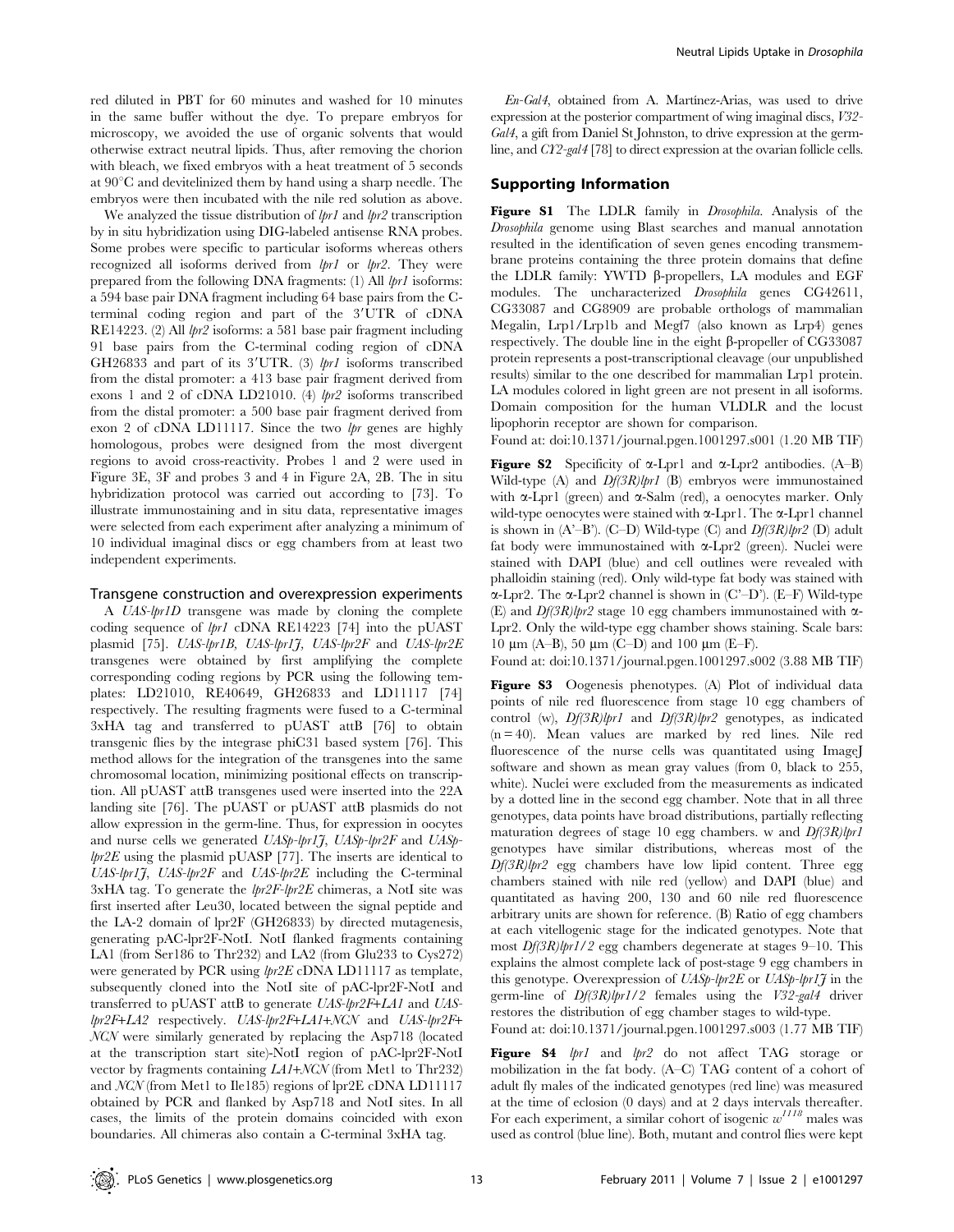in the same bottle during the course of the experiment. No significant TAG content differences were observed between  $w^{1118}$ flies and any of the three genotypes tested. Evolution of TAG content with age is slightly different from experiment to experiment, probably because of uncontrollable differences in food quality and environmental conditions in each bottle. (D–F) TAG content of a cohort of adult males of the indicated genotypes (red line) kept under starvation conditions. At the start of the experiment (hour 0), the males were 10 days old and had been kept with abundant yeast paste until that time. At time 0, males were transferred to a bottle containing only water and no nutrients and TAG content was measured at 5 h intervals. Males of the isogenic stock  $w^{1118}$  were included as control in all experiments (blue line). Linear regression are shown as dotted lines. The control flies were kept in the same bottle as the experimental flies. Under these strict starvation conditions, TAG content diminishes steadily for about 30 hours, at which time flies start dying. No significant differences in the rate of lipid mobilization were observed between the control and any of the three genotypes analyzed. In all graphs, 5% intervals of confidence are shown. (G–J) Fat body tissue dissected from early third instar larvae or adult male abdomens of  $Df(3R)lpr1/2$  and  $Df(3R)$ lpr1/2/+ genotypes as indicated, was stained with nile red (yellow) to reveal lipid droplets and counterstained with TOTO3 (blue). The amount and size of lipid droplets is not altered in  $lprI^-$ ,  $lpr2^-$  double mutants. Scale bar: 50  $\mu$ m (G–J, same magnification). (K) TAG content in the hemolymph of third instar larvae of the indicated genotypes. 5% confidence intervals are shown. No statistically significant differences were observed.

Found at: doi:10.1371/journal.pgen.1001297.s004 (2.25 MB TIF)

Figure S5 Lpr2E mediates non-autonomous lipid uptake in the wing imaginal disc.  $(A-D)$  Wing imaginal discs of  $Df(3R)lpr1/2$ genotype expressing the lipid uptake-defective isoform Lpr2F (A– B) and the lipid uptake-promoting isoform Lpr2E (C–D) in the dorsal compartment driven by ap-gal4. Neutral lipids were revealed by nile red staining (red). Lpr2F and Lpr2E were detected with  $\alpha$ -HA antibody (green). Cell outlines are marked in blue by  $\alpha$ -Lp. Wing imaginal discs are shown in cross-sections (A and C; a: apical, b: basal) and in subapical sections (B, D). Note that Lpr2E expressing cells and two-three rows of adjacent ventral cells (arrow in D) accumulate high levels of lipid droplets. Expression of Lpr2F does not rescue lipid uptake and is shown here as a control (A, B). White lines mark the limit of Lpr2F and Lpr2E expression. Nile red staining is shown in separate panels  $(B', D')$ . Scale bar: 10  $\mu$ m. All panels shown at the same magnification.

Found at: doi:10.1371/journal.pgen.1001297.s005 (3.23 MB TIF)

#### References

- 1. Kopelman PG (2000) Obesity as a medical problem. Nature 404: 635–643.
- 2. Barsh GS, Schwartz MW (2002) Genetic approaches to studying energy balance: perception and integration. Nat Rev Genet 3: 589–600.
- 3. Baker KD, Thummel CS (2007) Diabetic larvae and obese flies-emerging studies of metabolism in Drosophila. Cell Metab 6: 257–266.
- 4. Bharucha KN (2009) The epicurean fly: using Drosophila melanogaster to study metabolism. Pediatr Res 65: 132–137.
- 5. Leopold P, Perrimon N (2007) Drosophila and the genetics of the internal milieu. Nature 450: 186–188.
- 6. Schlegel A, Stainier DYR (2007) Lessons from "lower" organisms: what worms, flies, and zebrafish can teach us about human energy metabolism. PLoS Genet 3: e199. doi:10.1371/journal.pgen.0030199.
- 7. Vance D, Vance J (2002) Biochemistry of lipids, lipoproteins and membranes; Vance D, Vance J, eds. Amsterdam: Elsevier Science.
- 8. Canavoso LE, Jouni ZE, Karnas KJ, Pennington JE, Wells MA (2001) Fat metabolism in insects. Annu Rev Nutr 21: 23–46.
- 9. Van der Horst DJ, Roosendaal SD, Rodenburg KW (2009) Circulatory lipid transport: lipoprotein assembly and function from an evolutionary perspective. Mol Cell Biochem 326: 105–119.

Figure S6 The AP-2 complex is not required for the uptake of neutral lipids during vitellogenesis. Germ-line clones of the alleles  $AP-2\alpha^{40-31}$  and  $AP-2\sigma^{KG0245}$  marked by the absence of GFP (green) in nurse cells (n), as indicated. Neutral lipids are shown in red and yolk proteins autofluorescence (Y) in blue. Accumulation of neutral lipids during vitellogenesis does not require the AP-2 adaptor complex. Endocytosis of yolk proteins also appears to be AP-2 independent. Scale bar: 100 µm.

Found at: doi:10.1371/journal.pgen.1001297.s006 (1.44 MB TIF)

Figure S7 Lpr2E overexpression stabilizes extracellular lipophorin. (A) Wild-type wing imaginal disc showing the distribution of extracellular lipophorin in red and grey in a separate panel. (B-G) Wing imaginal discs overexpressing UAS-lpr2E (B, D, F) or UAS-lpr2F (C, E, G) under the control of the ptc-gal4 (B-C), wg-gal4 (D–E) or en-gal4 (F–G) drivers on a wild-type genetic background (B–E) or a  $Df(3R)lpr1/2$  background (F–G). Lpr2E and Lpr2F are shown in green. Extracellular lipophorin is shown in red and grey in a separate panel. Note that UAS-lpr2E expression increases extracellular lipophorin signal (B', D', F', arrows). Overexpression of UAS-lpr2F does not have this effect (C', E', G'). Scale bar:  $100 \mu m$ .

Found at: doi:10.1371/journal.pgen.1001297.s007 (4.87 MB TIF)

Text S1 Supplementary methods. Triacylglycerol quatification and generation of AP-2 germ-line clones.

Found at: doi:10.1371/journal.pgen.1001297.s008 (0.03 MB DOC)

#### Acknowledgments

We are grateful to J. Modolell and S. Campuzano for their continuous support during this work. The initial studies were carried out at R. S. Manns laboratory at Columbia University. The outstanding technical help of John Edward Mejía and Eva Caminero has been invaluable. We thank S. Campuzano, J. Castelli-Gair Hombría, J. Modolell, M. Ruiz-Gómez, S. Sotillos, and members of the lab for suggestions; J. Modolell, MJ. García-García, S. Sotillos, and Z. Wang for critically reading the manuscript; D. Bilder, A. Guichet, D. St Johnston, T. Schüpbach, the Bloomington Stock Center, and The Exelixis Collection for flies; K. Kutty for antibodies; and the "Drosophila Microinjection Facility" from the "Consolider-Ingenio 2010 GESHAPE" for microinjections.

#### Author Contributions

Conceived and designed the experiments: EPP JC. Performed the experiments: EPP JC. Analyzed the data: EPP JC. Wrote the paper: JC.

- 10. Kutty RK, Kutty G, Kambadur R, Duncan T, Koonin EV, et al. (1996) Molecular characterization and developmental expression of a retinoid- and fatty acid-binding glycoprotein from Drosophila. A putative lipophorin. J Biol Chem 271: 20641–20649.
- 11. Callejo A, Culi J, Guerrero I (2008) Patched, the receptor of Hedgehog, is a lipoprotein receptor. Proc Natl Acad Sci U S A 105: 912–917.
- 12. van der Horst DJ, van Hoof D, van Marrewijk WJ, Rodenburg KW (2002) Alternative lipid mobilization: the insect shuttle system. Mol Cell Biochem 239: 113–119.
- 13. Brown MS, Goldstein JL (1986) A receptor-mediated pathway for cholesterol homeostasis. Science 232: 34–47.
- 14. Dantuma NP, Potters M, De Winther MP, Tensen CP, Kooiman FP, et al. (1999) An insect homolog of the vertebrate very low density lipoprotein receptor mediates endocytosis of lipophorins. J Lipid Res 40: 973–978.
- 15. Van Hoof D, Rodenburg KW, van der Horst DJ (2003) Lipophorin receptormediated lipoprotein endocytosis in insect fat body cells. J Lipid Res 44: 1431–1440.
- 16. Van Hoof D, Rodenburg KW, Van der Horst DJ (2005) Receptor-mediated endocytosis and intracellular trafficking of lipoproteins and transferrin in insect cells. Insect Biochem Mol Biol 35: 117–128.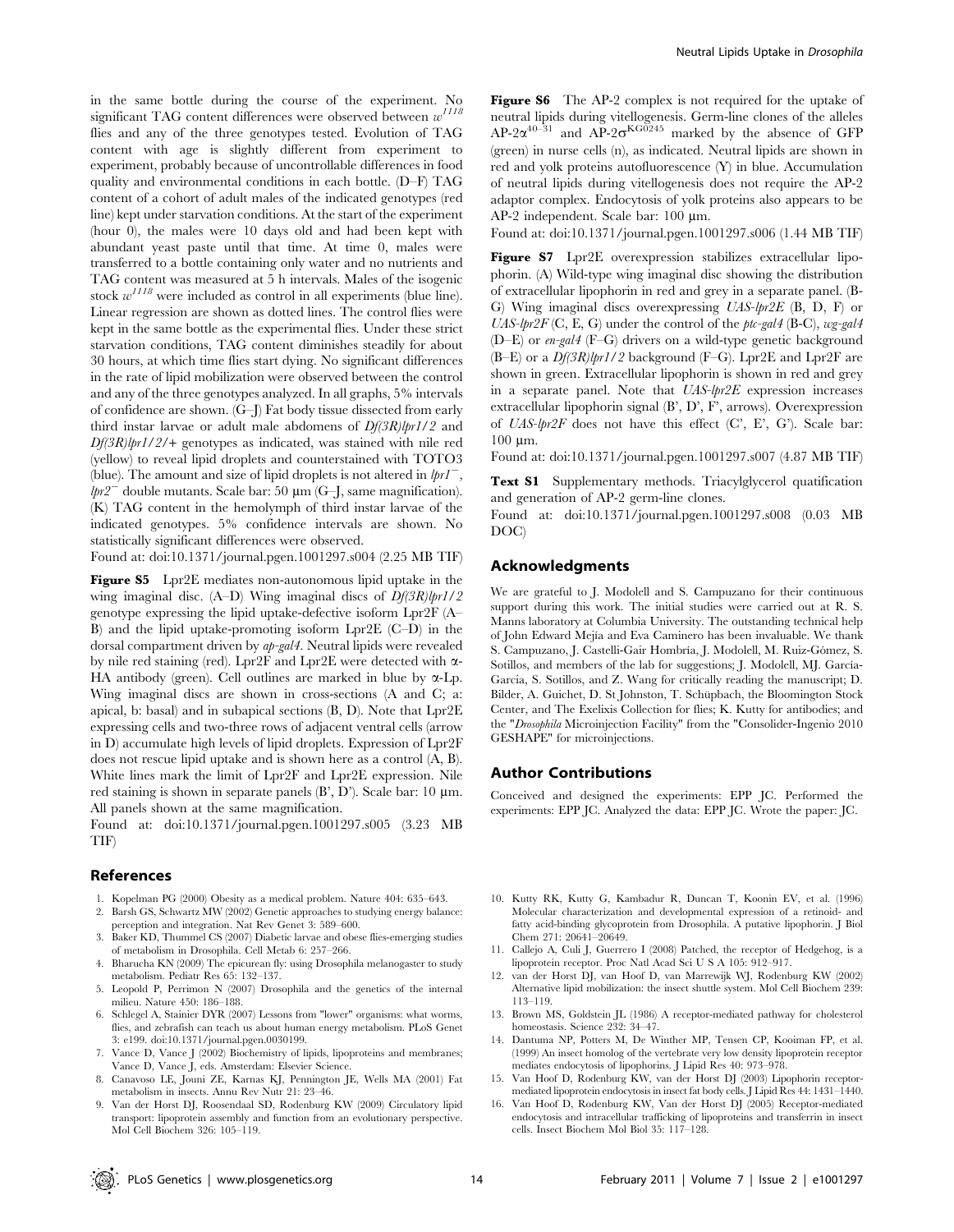- 17. Rodenburg KW, Van der Horst DJ (2005) Lipoprotein-mediated lipid transport in insects: analogy to the mammalian lipid carrier system and novel concepts for the functioning of LDL receptor family members. Biochim Biophys Acta 1736: 10–29.
- 18. Schneider WJ, Nimpf J (2003) LDL receptor relatives at the crossroad of endocytosis and signaling. Cell Mol Life Sci 60: 892–903.
- 19. Stapleton M, Liao G, Brokstein P, Hong L, Carninci P, et al. (2002) The Drosophila gene collection: identification of putative full-length cDNAs for 70% of D. melanogaster genes. Genome Res 12: 1294–1300.
- 20. Hiller K, Grote A, Scheer M, Münch R, Jahn D (2004) PrediSi: prediction of signal peptides and their cleavage positions. Nucleic Acids Res 32: W375–379.
- 21. Spradling AC (1993) Developmental genetics of oogenesis. In: Bate M, Arias AM, eds. The Development of Drosophila melanogaster Cold Spring Harbor Laboratory Press. pp 1, 70.
- 22. Schonbaum CP, Lee S, Mahowald AP (1995) The Drosophila yolkless gene encodes a vitellogenin receptor belonging to the low density lipoprotein receptor superfamily. Proc Natl Acad Sci U S A 92: 1485–1489.
- 23. Schonbaum CP, Perrino JJ, Mahowald AP (2000) Regulation of the vitellogenin receptor during Drosophila melanogaster oogenesis. Mol Biol Cell 11: 511–521.
- 24. McCall K (2004) Eggs over easy: cell death in the Drosophila ovary. Dev Biol 274: 3–14.
- 25. Terashima J, Takaki K, Sakurai S, Bownes M (2005) Nutritional status affects 20-hydroxyecdysone concentration and progression of oogenesis in Drosophila melanogaster. J Endocrinol 187: 69–79.
- 26. Fauny JD, Silber J, Zider A (2005) Drosophila Lipid Storage Droplet 2 gene (Lsd-2) is expressed and controls lipid storage in wing imaginal discs. Dev Dyn 232: 725–732.
- 27. Khaliullina H, Panáková D, Eugster C, Riedel F, Carvalho M, et al. (2009) Patched regulates Smoothened trafficking using lipoprotein-derived lipids. Development 136: 4111–4121.
- 28. Strickland DK, Gonias SL, Argraves WS (2002) Diverse roles for the LDL receptor family. Trends Endocrinol Metab 13: 66–74.
- 29. Morrison HA, Dionne H, Rusten TE, Brech A, Fisher WW, et al. (2008) Regulation of early endosomal entry by the Drosophila tumor suppressors Rabenosyn and Vps45. Mol Biol Cell 19: 4167–4176.
- 30. Compagnon J, Gervais L, Roman MS, Chamot-Boeuf S, Guichet A (2009) Interplay between Rab5 and PtdIns(4,5)P2 controls early endocytosis in the Drosophila germline. J Cell Sci 122: 25–35.
- 31. Zerial M, McBride H (2001) Rab proteins as membrane organizers. Nat Rev Mol Cell Biol 2: 107–117.
- 32. Pospisilik JA, Schramek D, Schnidar H, Cronin SJF, Nehme NT, et al. (2010) Drosophila genome-wide obesity screen reveals hedgehog as a determinant of brown versus white adipose cell fate. Cell 140: 148–160.
- 33. Al-Anzi B, Sapin V, Waters C, Zinn K, Wyman RJ, et al. (2009) Obesityblocking neurons in Drosophila. Neuron 63: 329–341.
- 34. Beller M, Sztalryd C, Southall N, Bell M, Jäckle H, et al. (2008) COPI complex is a regulator of lipid homeostasis. PLoS Biol 6: e292. doi:10.1371/journal. pbio.0060292.
- 35. Gronke S, Mildner A, Fellert S, Tennagels N, Petry S, et al. (2005) Brummer lipase is an evolutionary conserved fat storage regulator in Drosophila. Cell Metab 1: 323–330.
- 36. Guo Y, Walther TC, Rao M, Stuurman N, Goshima G, et al. (2008) Functional genomic screen reveals genes involved in lipid-droplet formation and utilization. Nature 453: 657–661.
- 37. Guidugli-Lazzarini KR, do Nascimento AM, Tanaka ED, Piulachs MD, Hartfelder K, et al. (2008) Expression analysis of putative vitellogenin and lipophorin receptors in honey bee (Apis mellifera L.) queens and workers. J Insect Physiol 54: 1138–1147.
- 38. Cheon HM, Seo SJ, Sun J, Sappington TW, Raikhel AS (2001) Molecular characterization of the VLDL receptor homolog mediating binding of lipophorin in oocyte of the mosquito Aedes aegypti. Insect Biochem Mol Biol 31: 753–760.
- 39. Ciudad L, Bellés X, Piulachs M (2007) Structural and RNAi characterization of the German cockroach lipophorin receptor, and the evolutionary relationships of lipoprotein receptors. BMC Mol Biol 8: 53.
- 40. Gopalapillai R, Kadono-Okuda K, Tsuchida K, Yamamoto K, Nohata J, et al. (2006) Lipophorin receptor of Bombyx mori: cDNA cloning, genomic structure, alternative splicing, and isolation of a new isoform. J Lipid Res 47: 1005–1013.
- 41. Lee CS, Han JH, Kim BS, Lee SM, Hwang JS, et al. (2003) Wax moth, Galleria mellonella, high density lipophorin receptor: alternative splicing, tissue-specific expression, and developmental regulation. Insect Biochem Mol Biol 33: 761–771.
- 42. Dantuma NP, Pijnenburg MA, Diederen JH, Van der Horst DJ (1997) Developmental down-regulation of receptor-mediated endocytosis of an insect lipoprotein. J Lipid Res 38: 254–265.
- 43. Guidugli-Lazzarini KR, do Nascimento AM, Tanaka ED, Piulachs MD, Hartfelder K, et al. (2008) Expression analysis of putative vitellogenin and lipophorin receptors in honey bee (Apis mellifera L.) queens and workers. Journal of insect physiology 54: 1138–1147.
- 44. Seo S-J, Cheon H-M, Sun J, Sappington TW, Raikhel AS (2003) Tissue- and stage-specific expression of two lipophorin receptor variants with seven and eight ligand-binding repeats in the adult mosquito. The Journal of biological chemistry 278: 41954–41962.
- 45. Soukup SF, Culi J, Gubb D (2009) Uptake of the necrotic serpin in Drosophila melanogaster via the lipophorin receptor-1. PLoS Genet 5: e1000532. doi:10.1371/journal.pgen.1000532.
- 46. De Gregorio E, Spellman PT, Rubin GM, Lemaitre B (2001) Genome-wide analysis of the Drosophila immune response by using oligonucleotide microarrays. Proc Natl Acad Sci USA 98: 12590–12595.
- 47. Ferrandon D, Imler JL, Hetru C, Hoffmann JA (2007) The Drosophila systemic immune response: sensing and signalling during bacterial and fungal infections. Nat Rev Immunol 7: 862–874.
- 48. Seo SJ, Cheon HM, Sun J, Sappington TW, Raikhel AS (2003) Tissue- and stage-specific expression of two lipophorin receptor variants with seven and eight ligand-binding repeats in the adult mosquito. J Biol Chem 278: 41954–41962.
- 49. Magrané J, Casaroli-Marano RP, Reina M, Gåfvels M, Vilaró S (1999) The role of O-linked sugars in determining the very low density lipoprotein receptor stability or release from the cell. FEBS Lett 451: 56–62.
- 50. May P, Bock HH, Nimpf J, Herz J (2003) Differential glycosylation regulates processing of lipoprotein receptors by gamma-secretase. The Journal of biological chemistry 278: 37386–37392.
- 51. Brandes C, Kahr L, Stockinger W, Hiesberger T, Schneider WJ, et al. (2001) Alternative splicing in the ligand binding domain of mouse ApoE receptor-2 produces receptor variants binding reelin but not alpha 2-macroglobulin. J Biol Chem 276: 22160–22169.
- 52. Sakai K, Tiebel O, Ljungberg MC, Sullivan M, Lee H-J, et al. (2009) A neuronal VLDLR variant lacking the third complement-type repeat exhibits high capacity binding of apoE containing lipoproteins. Brain Res 1276: 11–21.
- 53. Sepp KJ, Hong P, Lizarraga SB, Liu JS, Mejia LA, et al. (2008) Identification of neural outgrowth genes using genome-wide RNAi. PLoS Genet 4: e1000111. doi:10.1371/journal.pgen.1000111.
- 54. Ziegler R, Van Antwerpen R (2006) Lipid uptake by insect oocytes. Insect Biochem Mol Biol 36: 264–272.
- 55. Buszczak M, Lu X, Segraves WA, Chang TY, Cooley L (2002) Mutations in the midway gene disrupt a Drosophila acyl coenzyme A: diacylglycerol acyltransferase. Genetics 160: 1511–1518.
- 56. Thomson TC, Johnson J (2010) Inducible somatic oocyte destruction in response to rapamycin requires wild-type regulation of follicle cell epithelial polarity. Cell Death Differ 17: 1717–1727.
- 57. Hussain MM, Strickland DK, Bakillah A (1999) The mammalian low-density lipoprotein receptor family. Annu Rev Nutr 19: 141–172.
- 58. Van der Horst DJ (1990) Lipid transport function of lipoproteins in flying insects. Biochim Biophys Acta 1047: 195–211.
- 59. Dallinga-Thie GM, Franssen R, Mooij HL, Visser ME, Hassing HC, et al. (2010) The metabolism of triglyceride-rich lipoproteins revisited: new players, new insight. Atherosclerosis 211: 1–8.
- 60. Davies BS, Beigneux AP, Barnes RH, 2nd, Tu Y, Gin P, et al. (2010) GPIHBP1 Is Responsible for the Entry of Lipoprotein Lipase into Capillaries. Cell Metab 12: 42–52.
- 61. Beigneux AP, Davies BS, Gin P, Weinstein MM, Farber E, et al. (2007) Glycosylphosphatidylinositol-anchored high-density lipoprotein-binding protein 1 plays a critical role in the lipolytic processing of chylomicrons. Cell Metab 5: 279–291.
- 62. Obunike JC, Lutz EP, Li Z, Paka L, Katopodis T, et al. (2001) Transcytosis of lipoprotein lipase across cultured endothelial cells requires both heparan sulfate proteoglycans and the very low density lipoprotein receptor. The Journal of biological chemistry 276: 8934–8941.
- 63. Tacken PJ, Hofker MH, Havekes LM, van Dijk KW (2001) Living up to a name: the role of the VLDL receptor in lipid metabolism. Curr Opin Lipidol 12: 275–279.
- 64. Goudriaan JR, Espirito Santo SM, Voshol PJ, Teusink B, van Dijk KW, et al. (2004) The VLDL receptor plays a major role in chylomicron metabolism by enhancing LPL-mediated triglyceride hydrolysis. J Lipid Res 45: 1475–1481.
- 65. Tacken PJ, Teusink B, Jong MC, Harats D, Havekes LM, et al. (2000) LDL receptor deficiency unmasks altered VLDL triglyceride metabolism in VLDL receptor transgenic and knockout mice. J Lipid Res 41: 2055–2062.
- 66. Frykman PK, Brown MS, Yamamoto T, Goldstein JL, Herz J (1995) Normal plasma lipoproteins and fertility in gene-targeted mice homozygous for a disruption in the gene encoding very low density lipoprotein receptor. Proc Natl Acad Sci U S A 92: 8453–8457.
- 67. Parks AL, Cook KR, Belvin M, Dompe NA, Fawcett R, et al. (2004) Systematic generation of high-resolution deletion coverage of the Drosophila melanogaster genome. Nat Genet 36: 288–292.
- 68. Thibault ST, Singer MA, Miyazaki WY, Milash B, Dompe NA, et al. (2004) A complementary transposon tool kit for Drosophila melanogaster using P and piggyBac. Nat Genet 36: 283–287.
- 69. Xu T, Rubin GM (1993) Analysis of genetic mosaics in developing and adult Drosophila tissues. Development 117: 1223–1237.
- 70. Chou TB, Noll E, Perrimon N (1993) Autosomal P[ovoD1] dominant femalesterile insertions in Drosophila and their use in generating germ-line chimeras. Development 119: 1359–1369.
- 71. Bendtsen JD, Nielsen H, von Heijne G, Brunak S (2004) Improved prediction of signal peptides: SignalP 3.0. J Mol Biol 340: 783–795.
- 72. Strigini M, Cohen SM (2000) Wingless gradient formation in the Drosophila wing. Curr Biol 10: 293–300.